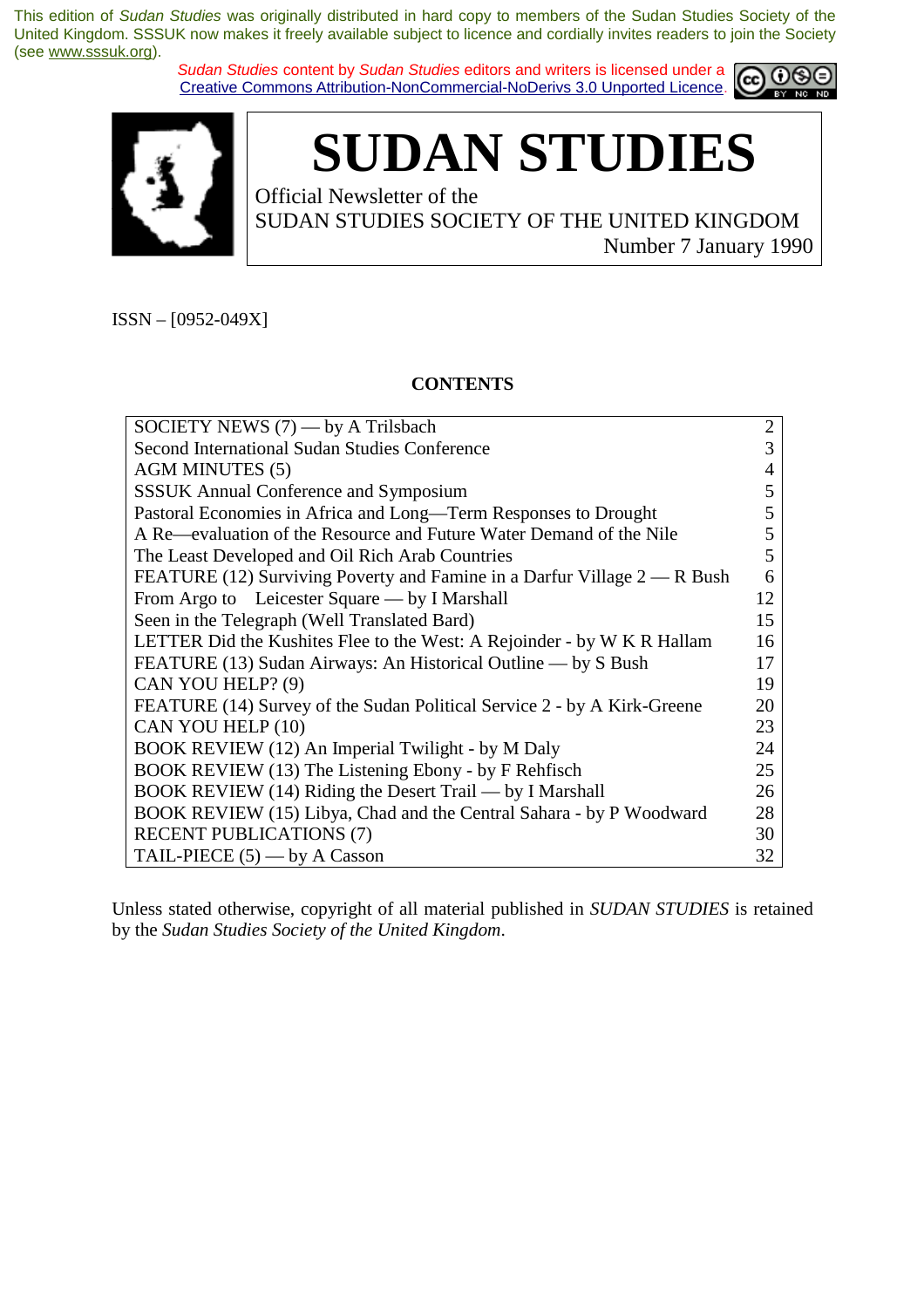*Sudan Studies* content by *Sudan Studies* editors and writers is licensed under a Creative Commons Attribution-NonCommercial-NoDerivs 3.0 Unported Licence.



### SOCIETY NEWS

### By Tony Trilsbach, Secrietary of SSSUK and Editor of Sudan Studies,

Much has happened since the last issue of Suden Studies was published. Sudanese have witnessed a change of government and new attempts to resolve the Civil War, and at the same time watched a repeat of the 1984 famine orisis unfold in neighbouring Ethiopia. Within SSSUK itself changes have also taken place, although not so dramatically! It is with pleasure that I welcome our new Chair-person, Miss Joan Hall, to the hotseat. As a former MP she has had many formal and informal contacts with the Sudan, and looks forward to encouraging the Society in new directions. Although we welcome her warmly, we also thank the retiring Chairman, Professor Heville Sanderson, for his efforts in helping set up the Society and for having the vision for its initial creation. Also retiring from the committee at the Summer AGM was Dr. Gerald Wickens. We thank him too for his contributions to the Society and wish him a happy retirement, not just from SSSUK, but also from Kew Gardens where his long and esteemed ecological and botanical studies of Sudan were based. He is replaced by Dr Mite Hulme, a climatologist from the Climatic Research Unit (University of East Anglia), who has written for Sudan Studies on many occasions and contributes regularly to the climate and weather columns of the Guardian newspaper.

Two further major items need to be brought to the attention of SSSUK members. Firstly, I am pleased to announce that we have formally obtained charitable status and secondly, more details are available about the 1991 international Sudan Studies conference (see opposite). Additionality, elsewhere in this issue details are announced of next year's SSSUK AGM/Symposium and other conferences taking place in various parts of Europe.

With specific regard to Sudan Studies, may I request more articles for publication. The reservoir is dwindling and I would welcome contributions on any subject matter. One regular feature missing from this issue is 'Current Affairs'. Charles Gurdon has been in Conada and has not been able to write his column for this edition. I get many letters saying how much this item is appreciated and I can perhaps take this opportunity to thank Charles for his efforts and say that many people look forward to further contributions in later issues. As another note on content, I should say that I have several book reviews at present and I have been unable to include them all in this issue. Four are included (the most ever carried in one voliume) and another 'bumper crop' can be expected in the Sudan Studies Number<sub>8</sub>.

Finally, could all members note a change in my address, All future correspondence concerning SSSUK or Sudan Studies should be sent to: Dr A Trilsbach, 10 Thornlea, Godinton Park, ASHFORD, Kent, TN23 3JX (Tel: 0233-63-4922),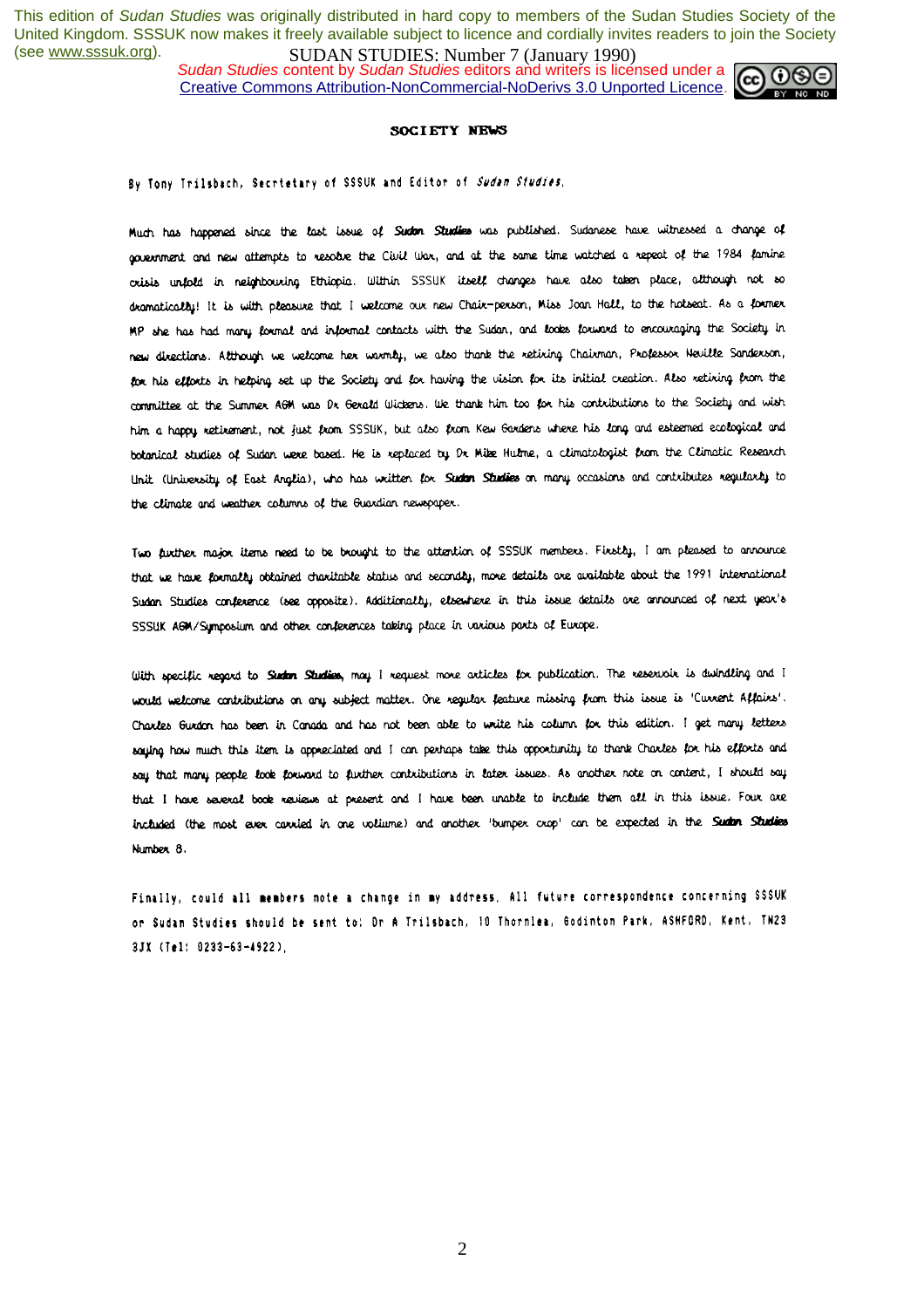*Sudan Studies* content by *Sudan Studies* editors and writers is licensed under a Creative Commons Attribution-NonCommercial-NoDerivs 3.0 Unported Licence.



### SUDAN STUDIES: Number 7 (January 1990)

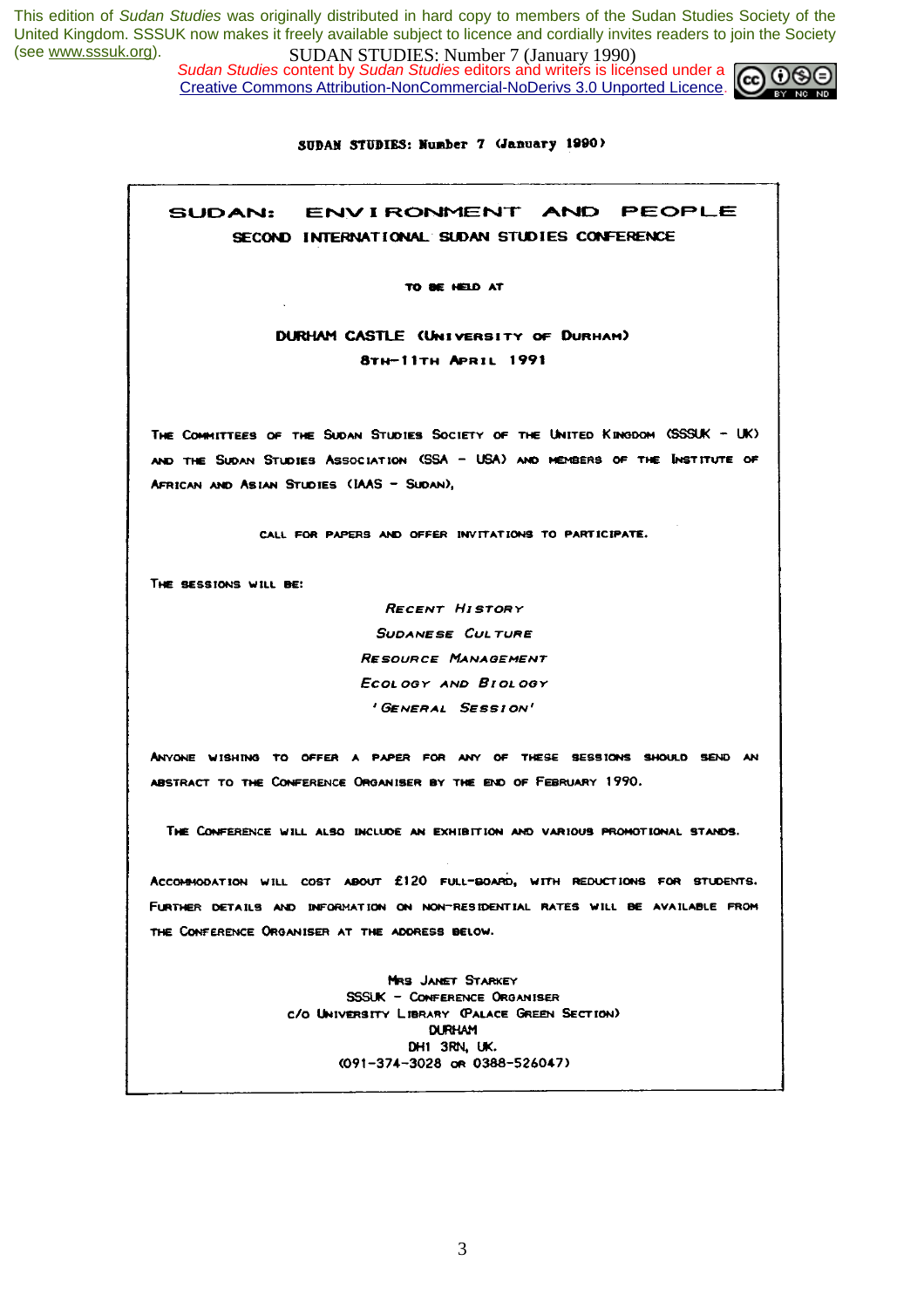*Sudan Studies* content by *Sudan Studies* editors and writers is licensed under a Creative Commons Attribution-NonCommercial-NoDerivs 3.0 Unported Licence.



# **SUDAN STUDIES SOCIETY OF THE UNITED KINGDOM MINUTES OF THE THIRD ANNUAL GENERAL MEETING**

## **Venue**

Sudan Cultural Centre - 31/2 Rutland Gate, London, SW7 lPG.

## **Date**

Saturday 30th September 1989, 12.00-12.15

## **Introduction**

The retiring Chairman of SSSUK, Professor G N Sanderson, opened the proceedings with a formal welcome to participants.

## **Report of the Secretary and Editor - Dr A Trilsbach**

The Secretary thanked those members who had contributed to Sudan Studies and suggested new themes for regular features. He appealed for more articles, especially on Southern themes, and also volunteers to review books. He announced the general outline of the 1991 Second International Sudan Studies Conference and responded to some technical questions on some of the logistical arrangements. He also apologised for delays in responding to correspondence but explained that this was due to his changing jobs and moving houses.

## **Report of the Treasurer - Miss L E Forbes**

The Treasurer outlined the accounts (which were distributed on a separate sheet) and commented that the Society's financial reserves were generally healthy. She mentioned that there was a problem of dealing with overseas cheques which was being reviewed. She responded to a question about the large sum in the Current Account and told members that a large proportion of this sum was about to be transferred to a Deposit account. She concluded by confirming the charitable status of the Society.

## **Election of officers and other committee members**

Both the Chairman, Professor Sanderson, and Dr Wickens were standing down end it was announced that their replacements, Miss Hall and Dr Hulme, were elected unopposed. Miss Hall was welcomed formally by those present (Dr Hulme was unable to attend the AGM and had previously sent his formal apologies). The retiring committee members were then thanked by the new Chairman, and the meeting closed at 12.15.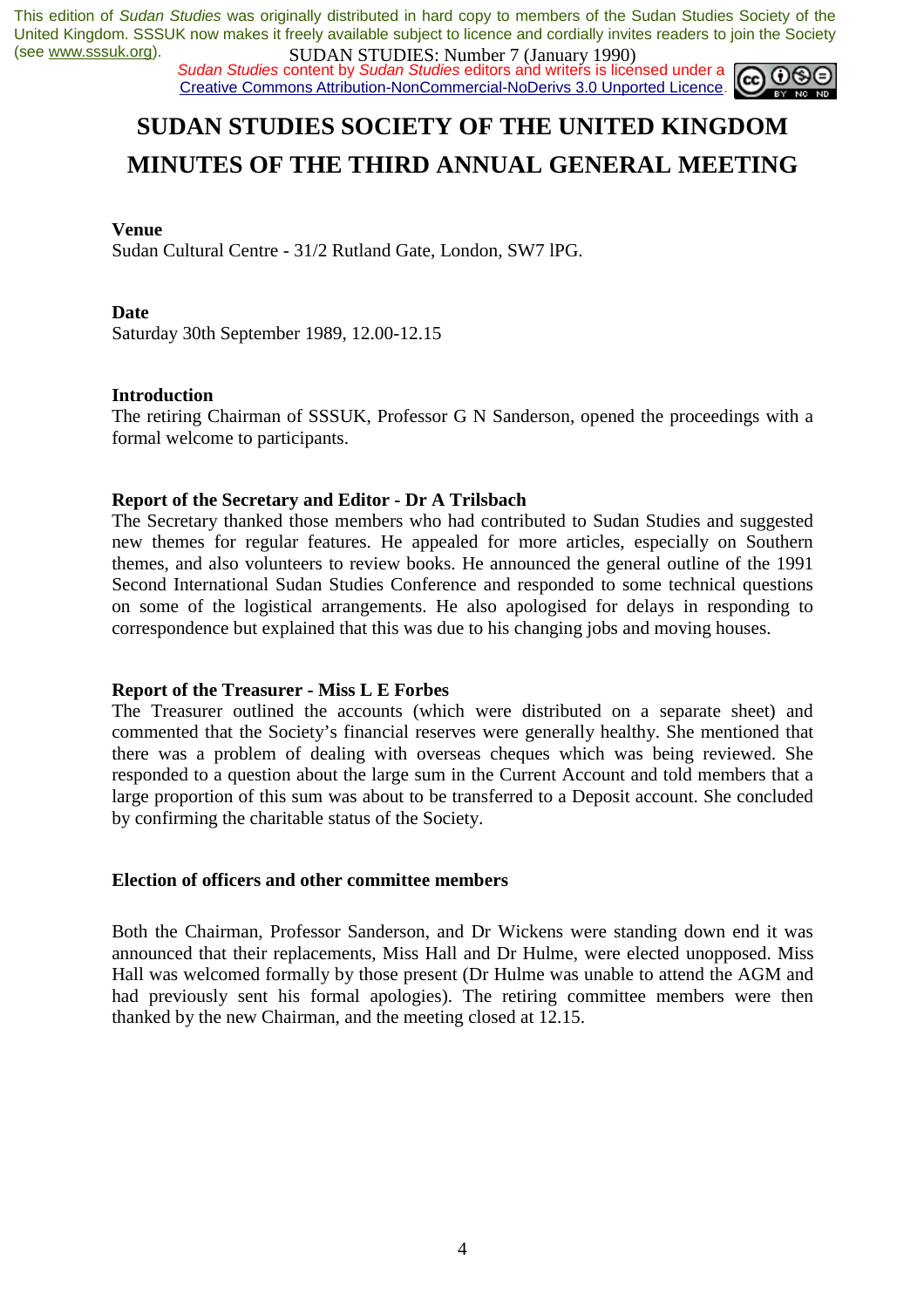*Sudan Studies* content by *Sudan Studies* editors and writers is licensed under a Creative Commons Attribution-NonCommercial-NoDerivs 3.0 Unported Licence.



### SSSUK ANNUAL CONFERENCE AND SYMPOSIUM - 1990

The next annual symposium/AGM of the Society will be held in London (venue to be decided) on Saturday September 29th 1990. Anyone wishing to present a paper should write to the Secretary (at the address on page 2) by the end of March 1990.

### PASTORAL ECONOMIES IN AFRICA AND LONG-TERN RESPONCES TO DROUGHT

A colloquim on this subject is being held at Aberdeen University on the 9th/10th April 1990. Among the themes to be considered are the relationships between pastoralism, drought and historical experiences. Anyone interested in attending or presenting a paper should contact: Jeffrey Stone, Secretary, Aberdeen University African Studies Group, L.10 Link Block, Taylor Building, King's College, ABERDEEN, AB9 2UB, Scotland.

## A RE-EVALUATION OF THE RESOURCE AND FUTURE WATER DEMAND OF THE NILE

The Royal Geographical Society in association with the School of Oriental and African Studies (University of London) are proposing to hold a one day conference on the Nile some time in 1990. More details are available from Dr Paul Howell c/o The Royal Geographical Society, Kensington Gore, LONDON, SW7 2AR.

## THE LEAST DEVELOPED ARAB COUNTRIES AND THE OIL RICH ARAB COUNTRIES: Dependence, Interdependence or Patronage.

An international workshop is being held on the above theme in Dubrovnik (Yugoslavia), between 14th/28th May 1990. Further details are available from the: Inter-University Centre for Postgraduate Studies (IUC), Frana Bulica 4, YU-50 000 Dubrovnik, Yugoslavia.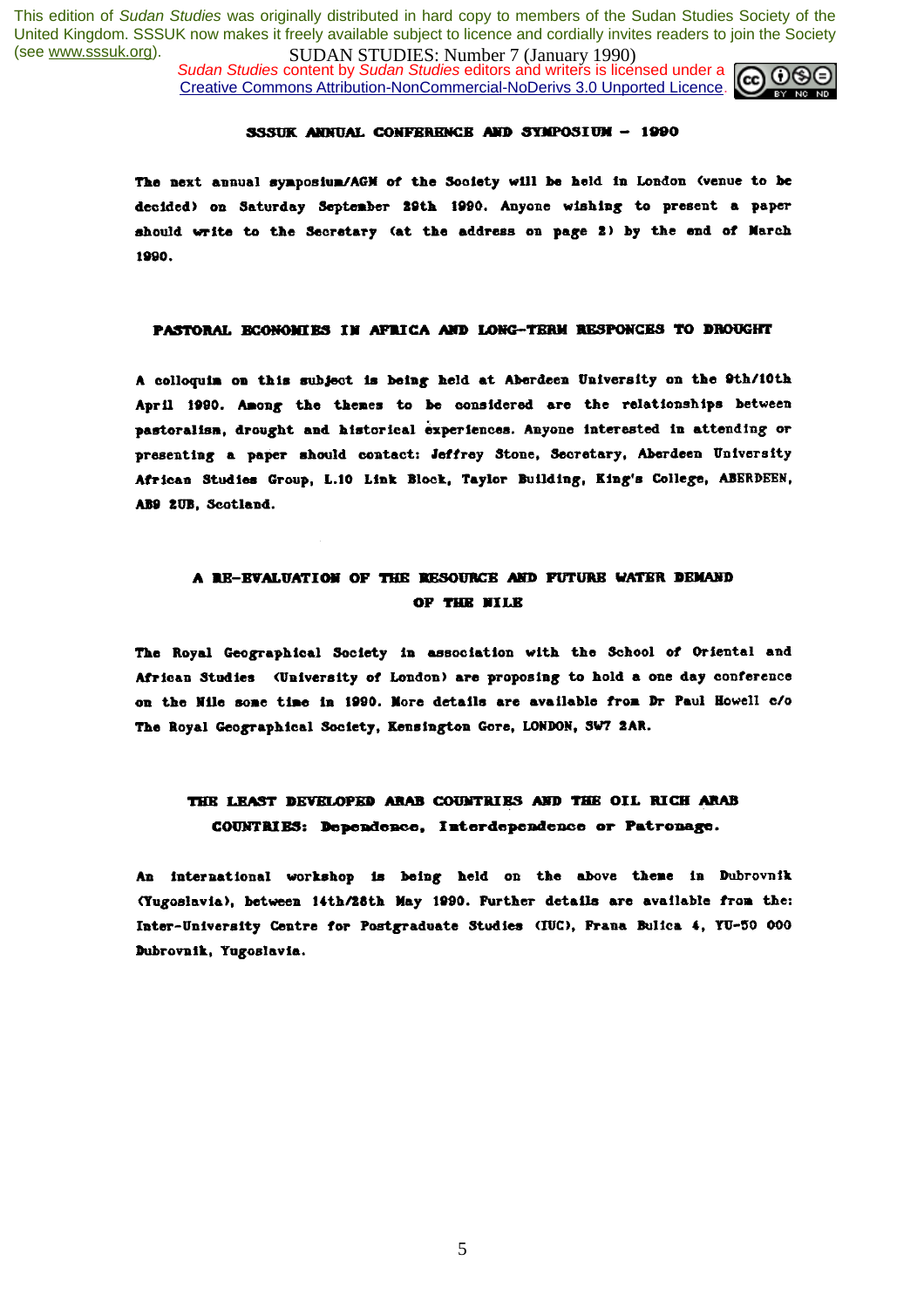**SUDAN STUDIES. NUTTLES** (Sangary 1770)<br>Sudan Studies content by Sudan Studies editors and writers is licensed under a Creative Commons Attribution-NonCommercial-NoDerivs 3.0 Unported Licence.



# **SURVIVING POVERTY AND FAMINE IN A NORTH DARFUR VILLAGE (Part Two)**

*Ray Bush completes his account of famine around El Saiyah village is Northern Darfur.* 

## STRATEGIES FOR SURVIVAL IN EL SAIYAH:

The most important strategy for survival in El Saiyah is based upon obtaining access to cash. During the drought and recovery period this has become so important that we can no longer talk about the Berti being purely sedentary farmers. It is in fact doubtful that the Berti have ever been only farmers. They have always farmed and had access to livestock, especially goats and cows, to compliment the growing of millet. Since the drought of 1984 however, access to cattle and camels has been substantially reduced.

From a random survey of 15 households in February 1987, 14 respondents were found to be dependent upon cash income generated by wage labour either locally or further afield in El Fasher, Mellit or Libya. From a similar survey of 12 households in September of the same year (in which 10 respondents were women) 11 either had or continued to have some access to wage labour or cash remittances from relatives. It was, moreover, not just men who were seeking work or had employment locally or in Mellit. Of the women respondents, 8 had recently worked for wages in Saiyah or Mellit in jobs as varied as wood carrying, hair plaiting, water carrying and weeding.

The intensification of work-seeking by women, and also by men, has been a direct consequence of the drought. Those Berti with large holdings of cattle, camels or goats have historically moved them south for pastures in the dry seasons. Men have also migrated to cash crop schemes in Southern Darfur, notably to Jebel Marra and Habila, for wage work. It would appear that the scale of this migration south from El Saiyah and north to Libya has increased since 1984 and the recurrent low crop yields in Northern Darfur. A result of this increased out-migration has been a greater burden on those remaining in the village. This burden is endured by both men and women, but it is the work load of the latter that seems to have intensified the most. While the women would usually have had help from the men in their family to farm and to prepare the sandy *qoz* soil, women have increasingly found that they are now the *de facto* heads of household responsible for traditional functions within the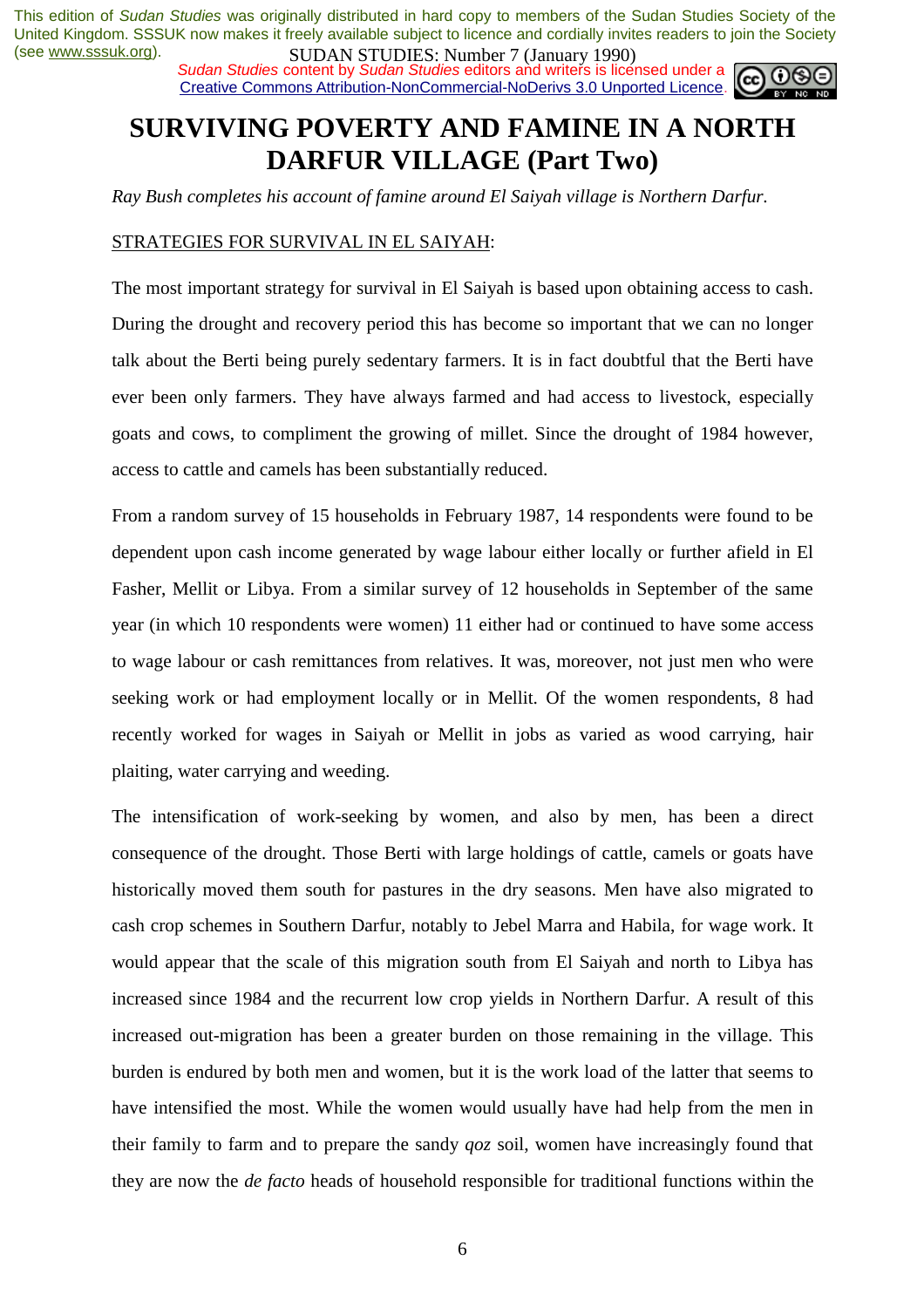**SUDAN STUDIES. NUTTLES** (January 1770)<br>Sudan Studies content by Sudan Studies editors and writers is licensed under a Creative Commons Attribution-NonCommercial-NoDerivs 3.0 Unported Licence.



family and beyond. In addition, as has been noted, they now seek wage labour within the village or migrate to Mellit.

Both male and female respondents in Saiyah commented on the increased work load of women in the village. Many families lost their donkeys in the drought of 1983/4 and have not recouped sufficient resources to replace them: women now carry water from the *wadi*, by hand. Men have migrated and so it is the women who do all the farming preparation by themselves. In addition, to generate an income during the 'hungry season', women work on the farms of wealthier villagers. In so doing they often neglect their own weeding because of a constraint on the amount of labour which they can mobilise. This important access to cash from farm labour is limited to the rainy season.

A major source in the provision of cash locally, in addition to labour on other people's farms, has been through the development since 1984 of vegetable gardens. These border the *wadi* to the south of the village and provide employment during the dry season when root vegetables are grown for consumption locally. In the rainy season these gardens suffer from extensive flood damage (In 1987 these floods destroyed at least 10 wells). While there is difficulty developing this area because of the continual build-up of sand, there is also a complex, and unclear system of land tenure which operates on this richer alluvial sand.

There are two main types of soil in El Saiyah - *qoz* and alluvial (*wadi*) - and there are conflicting reports as to the availability of this land. Land is allocated by the sheikh who receives as payment from the land user, one tenth crop (tithe). This is seen as legitimate payment for a job which is rewarded by local government. Newcomers to the village apply to the sheikh - in Saiyah it is the sheikh's son because the sheikh is often in Mellit - but not everyone has had *jos* or '*wadi*' land allocated to them. It is unclear whether newcomers have not been given access to land because those applying are seen to have land in the village from which they have migrated, even though that land is of poor quality, or whether the reason for non-allocation is because there is no more land available.

It was a frequent complaint by those migrants to Saiyah that they still had not had land allocated to them, even after three years, however, in one case, a woman respondent had been given some of the sheikh's own land to farm in return for a one tenth payment. People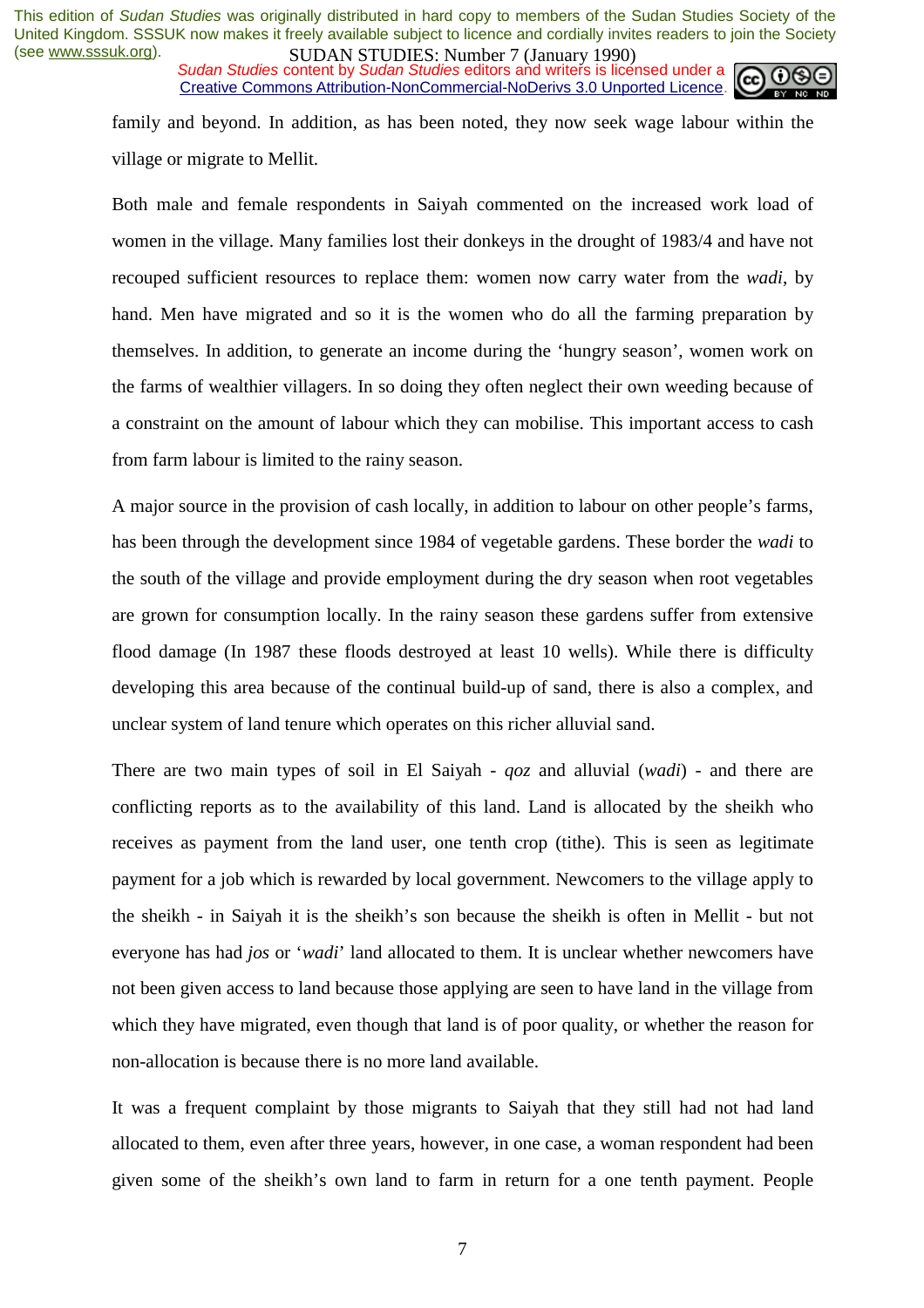*Sudan Studies* content by *Sudan Studies* editors and writers is licensed under a Creative Commons Attribution-NonCommercial-NoDerivs 3.0 Unported Licence.



without access to fertile land in Saiyah, therefore, initially seek access to fertile land on the condition that they will pay for the use of that land in the customary way by handing over one tenth of the crop. This access may be gained where a land owner feels he has more land than he can properly work and so the one tenth payment is clear profit for no outlay while he continues to farm more productive land closer to the village. Alternatively, outsiders or local people who do not have land may get access to land because a 'user' is not working his land and, to enable him to maintain entitlement to it, he employs others to work for him and one tenth payment may again be paid. Land which is not planted in the *qoz* area reverts back to the sheikh, unless it is inherited land (i.e. land given by the father to a son upon marriage).

This pattern of land use and allocation is just one area where there is a discrepancy between the kind of data and information which the LRC EWS monitors and the type of dynamic which is occurring in a village like Saiyah. There appears, for example, to be little recorded data on the socio-economic position of immigrants to the village and yet this group, bordering the main centre of El Saiyah, are clearly the most needy in terms of access to resources and aid from outside. As a 'needy' group, however, it does not necessarily make sense for their plight to be ignored by the Early Warning System (EWS) committee. Unless the village elders do not want any migrants in the village at all, it might well benefit them to include the emergency food needs of these migrants in the returns to El Fasher so that the village as a whole receives more aid. Alternatively, the denial of the migrants' needs might increase the likelihood of that group being willing to sell their labour more cheaply than they otherwise would to access the basic means of subsistence.

Both the issue of the availability of land, and the changing position of women, as occurring in Saiyah (and probably elsewhere too) are important to monitor as part of an EWS. In the case of Saiyah these two issues are at the heart of who gets access to a diminishing resource base and they display also, the often underpinning nature of power relations in the village. These power relations relate both to the role and position of the sheikh and other wealthy farmers and traders in the community and the changing position of women and 'traditional' relations between households in a village beset by a series of 'lean years.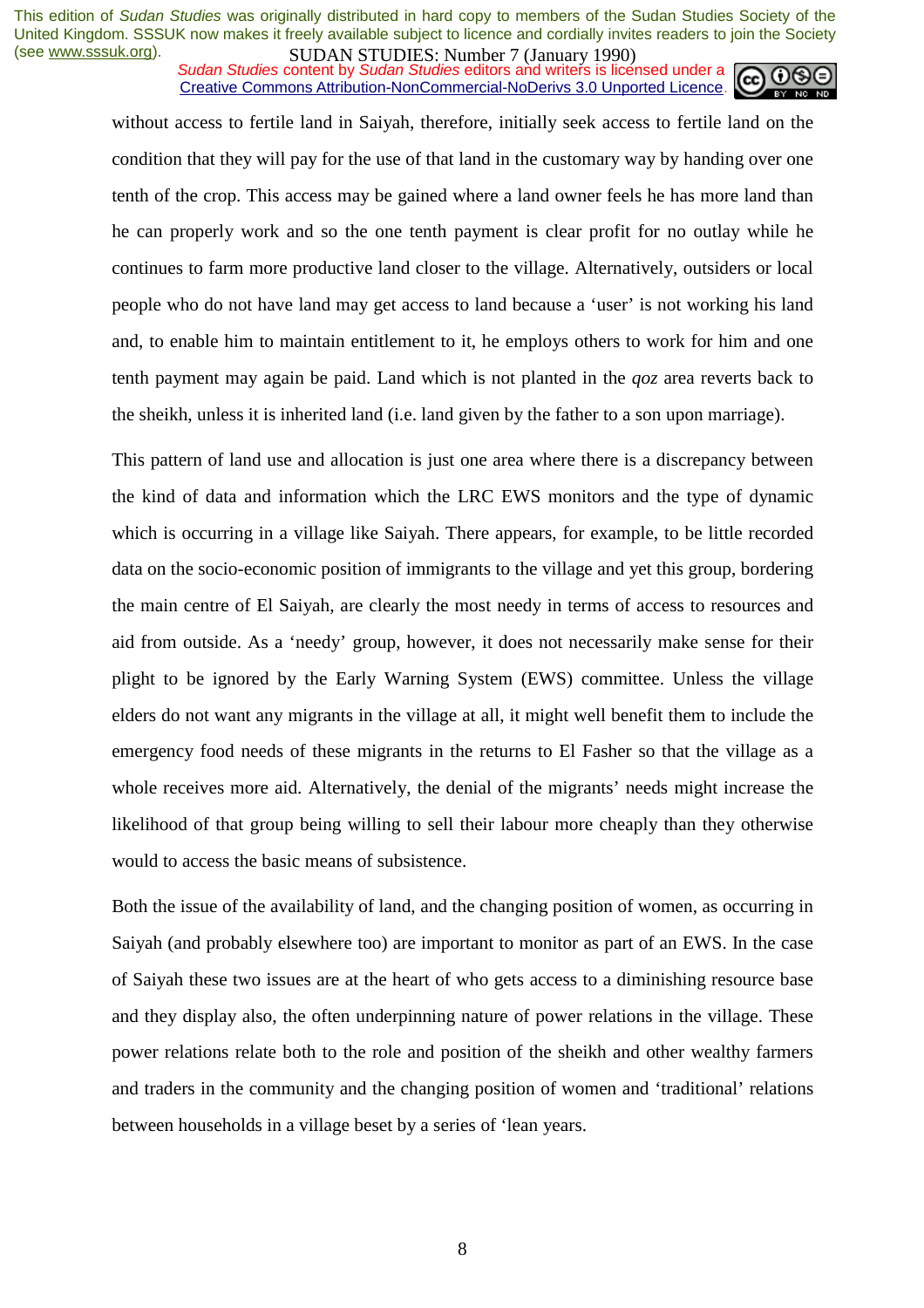**SUDAN STUDIES:** Number *1* (January 1770)<br>Sudan Studies content by Sudan Studies editors and writers is licensed under a Creative Commons Attribution-NonCommercial-NoDerivs 3.0 Unported Licence.



## STRAINS IN THE COMMUNIITY:

While the present EWS monitors indicators which highlight certain trends in a worsening food security situation, it has not identified two processes which appear to have been exacerbated by the 1984 famine. These are the presence of increased inequality within the village and the breakdown of previous strategies of survival.

Villagers who had the necessary resources, planted a number of times to try and minimise risk of poor harvest in 1987. It was the traders, however, and the sheikh, who, with greater resources and cash to employ labour, planted larger areas. While they did not generally plant a greater area than on previous years, because they were worried that poor rainfall would waste their seeds, these wealthier villagers, about sixteen traders, did employ local labour on their fields.

While the traders in many of the villages of Darfur provide a valuable link between farmers and resources which would otherwise not reach the rural areas, they also exercised considerable economic power in limiting those resources on the market. For example, in the years when cash is scarce village traders cut back on the types of commodities they store and the availability of credit. It is not unusual for traders to complain of poor business and traders in Saiyah are no exception to this. Poor trade here was often put down to inadequate generation of cash locally and many traders refused to store millet in the *souk* because there was inadequate effective demand locally to make it worth their while.

Examples of the *shail* system of credit is now extremely difficult to find in Northern Darfur and it did not operate in Saiyah except between traders and their relatives. *Shail* is a system of credit where (technically) no interest is paid by the borrower: someone in need of grain or other commodities in the *souk* will get them on credit and promise to make repayment, usually against the forthcoming harvest. Since the drought in 1983/4 and the insecurity resulting from non-payment of credit, traders will no longer give credit.

Traders have begun to control the development of the *wadi* garden areas largely by having access to input for the growing of vegetables which others do not have. They may now have gained access to the *wadi* areas through inheritance or, because of their seniority (length of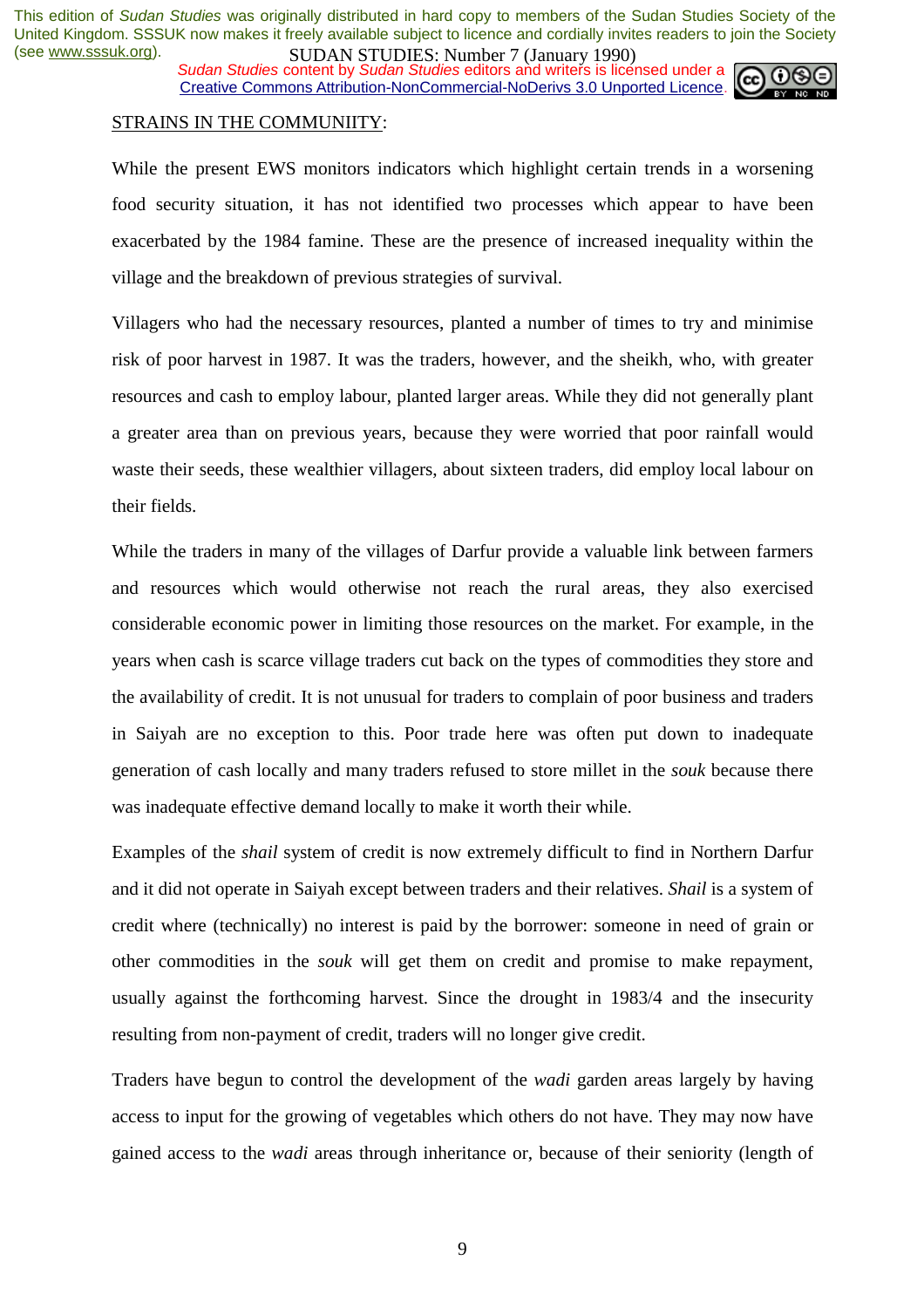*Sudan Studies* content by *Sudan Studies* editors and writers is licensed under a Creative Commons Attribution-NonCommercial-NoDerivs 3.0 Unported Licence.



stay in the village). It is as unusual for the merchants to work the *wadi* themselves, as it is for them to spend much labour of their own on the sandy soils. Instead, the merchants provide the inputs (like seed and cash for the purchase of local wood in the construction of a well) and employ local labour. That labour is usually rewarded by a sharecropping arrangement where up to half the crop can be kept by the actual farmers and the other half is retained by the absent 'suitcase farmers'.

Traders in Saiyah have an ambiguous role in any strategy for rehabilitation. At one time they were held in esteem locally as men of responsibility. It is now not unusual for them to be identified as exploiters of local resources. A previous notion of reciprocity in the village has been seriously eroded.

Although there is a link in the village between the EWS committee members and some traders, a link which was established institutionally with the formation in 1984 of the village drought committee, there appears now to be no formal procedure allowing for the views of traders and the counter views of local villagers to be articulated.

Social tension and the strains in the village have also bean felt in other ways. It has already been mentioned how farming activities have intensified for women and that men have more regularly and, it seems, for longer periods, migrated for work further afield than Southern Darfur or Mellit and El Fasher. Numerous respondents, both men and women, commented on the increased burden that women faced in coping with limited access to resources. For one respondent, an elderly woman from a nearby drought-affected village, Lubana, who had migrated to Saiyah three years previously, the burden of trying to provide food for three in the household was intense. Her husband was dead and although she still had land in Lubana its fertility was poor. As yet however, she was still not treated as a member of Saiyah and so was not entitled to petition the sheikh for land. A consequence of her poverty, the succession of poor harvests and pest damage, meant that she was forced to eat the famine food *mukheit.* 

Pre-existing tensions and lines of cleavage, between villagers over land, and with traders over credit are exacerbated by drought. The incidence of land disputes, for instance, arbitrated by the sheikh, has grown since 1984 as has been disquiet between women. Before the drought the sheikh informed us that most disputes which he was asked to arbitrate on were over theft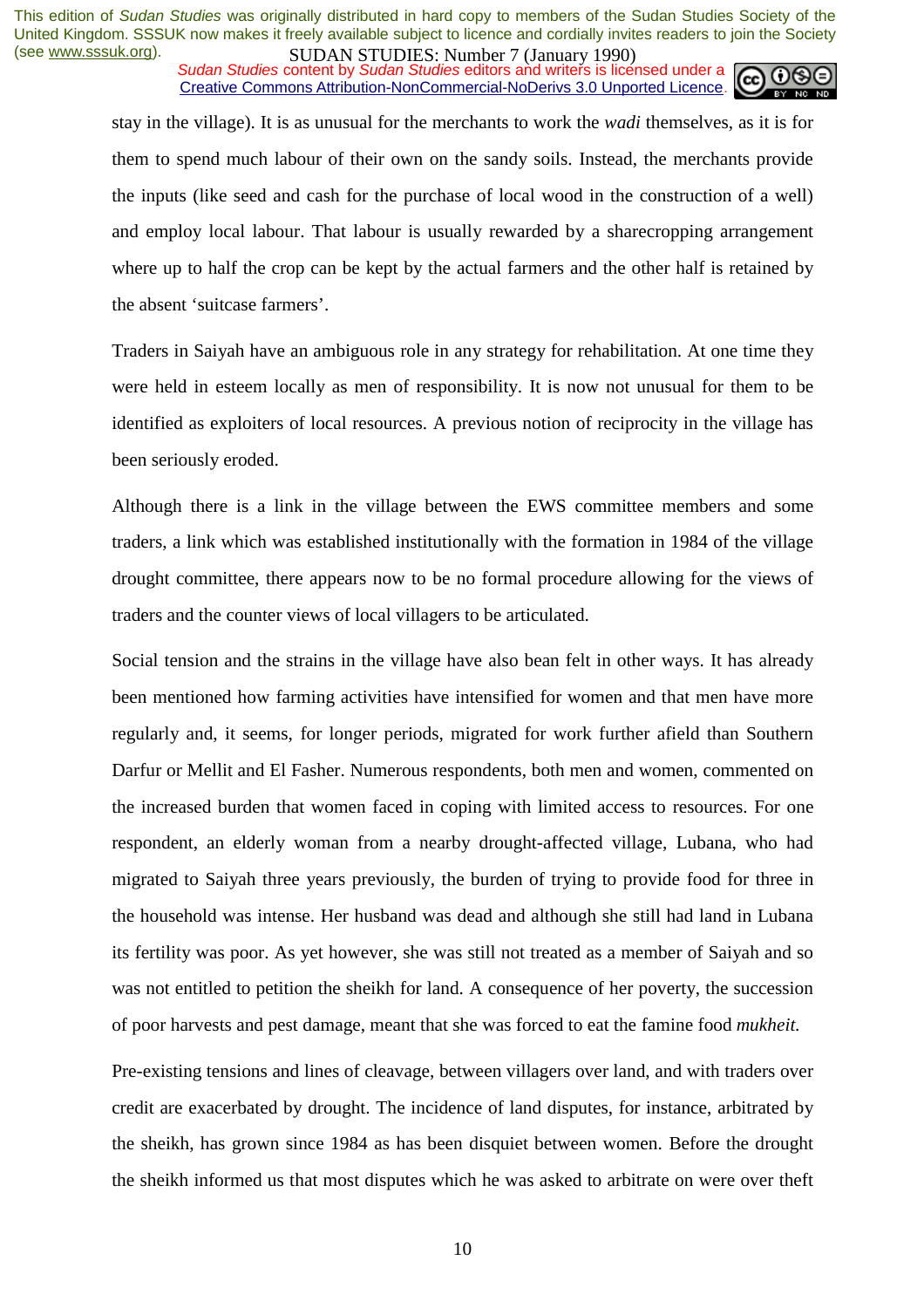*Sudan Studies* content by *Sudan Studies* editors and writers is licensed under a Creative Commons Attribution-NonCommercial-NoDerivs 3.0 Unported Licence.



and 'men chasing women'. Now, the majority of cases coming before him for judgement were over land encroachment.

The most widely felt fragmentation of the community however, was seen to be the erosion of activities which gave, especially for men, the opportunity to share issues of general daily concerns. Famine, and now the long period of recovery has meant that families do not have the quantity of food to share collectively in evening meals where men would gather to eat together. Now, we are told by several respondents, you might wait to be called to someone's hut to eat with them but if the call did not come then you stayed at home and would often go without food. Alternatively you may be called but honour would not allow you to go constantly and eat at someone else's table.

Periods of protracted hardship in the village has led to a greater individualism. When resources are scarce and many households live on the borders of starvation, previous patterns of masking that individualism have been eroded. One way in which this has been exemplified is with the almost universal end to *nafir.* 

*Nafir* is the practice of collective help in the fields of someone who has requested it. In return for the labour of others, usually in ground preparation or weeding, the person who called the work party together will prepare a meal. Since the drought of 1983/4 the cost of this practice has been prohibitive for all except the richest families. Moreover, even where meals have been prepared, the absence of meat from the dishes has not been an encouragement for the helpers to participate in an activity which may restrict the labour input into their own farm, just for a meal they can get at home.

Recovering from famine is a long process. Famine has a differential effect on those who are the most to suffer from it and the pattern of rehabilitation is also marked by some groups coping more easily than others. Suggestions for long-term rehabilitation in this part of Sudan, and elsewhere too, need to recognise this uneven pattern of recovery and learn from it.

*Dr Bush is Lecturer it Politics at Leeds University.*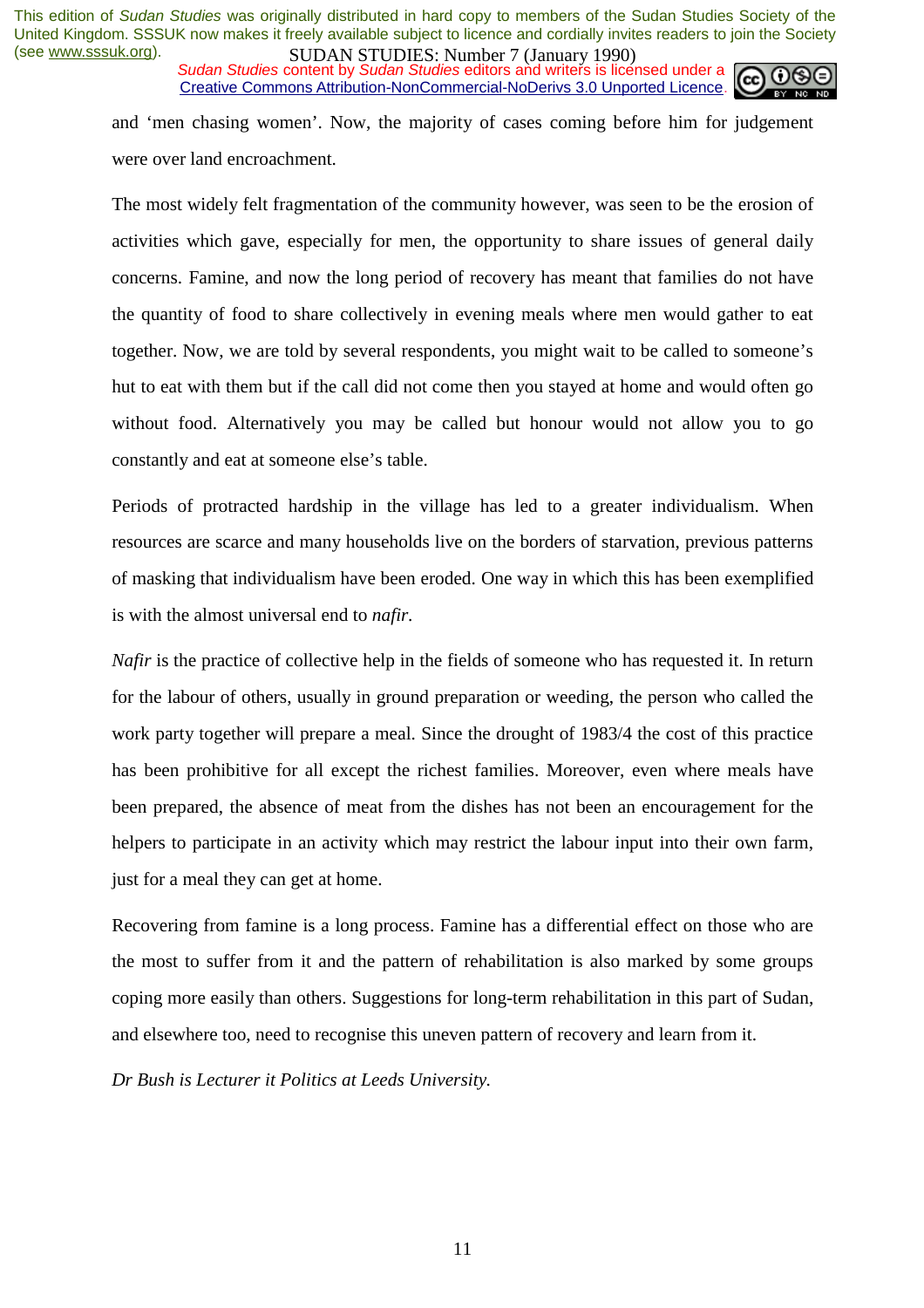*Sudan Studies* content by *Sudan Studies* editors and writers is licensed under a Creative Commons Attribution-NonCommercial-NoDerivs 3.0 Unported Licence.



# **FROM ARGO ….. TO LEICESTER SQUARE**

*Iain Marshall gives another anecdotal account of some of his experiences in Northern Sudan. This particular article is a slight modification from one originally submitted for a travelwriting competition which stipulated the title as 'Hellbound'*.

It was 3:30pm on a hot, dusty weekday in the northern Sudanese village of Argo and it was my turn to make the tea. Mohammed Osman had broken into his usual banter about my status as an 'unbeliever' as soon as we'd left the school in which we taught. In his opinion, my atheistic Scottish soul was destined to join the shrieking hordes of other *kaffirs* in Islam's everlasting bonfire. To those of my friends who had feared for my sanity when I left the cold comfort of drench Edinburgh Saturdays for the blast furnace of the Sudanese desert, my tenancy of hell was already an established reality.

Sudan's detractors form a glittering cast of thousands starting with the ancient Egyptians who referred to that part of the world still beyond their ken south of present-day Wadi Half a as 'the land of the dead'. Centuries later a passing explorer by the name of Ewart Grogan described southern Sudan as 'God-forsaken' and 'a desolation of desolations'. He felt his journey to be a kind of apprenticeship for existence in the afterlife, taking a consolation of a sort in the words, 'I have passed through it (i.e. Southern Sudan) and now have no fear of the hereafter'. The north did not escape criticism of this sort. The distinguished journalist, G W Steevens, writing at the turn of the century was eloquently damning in his appraisal of the north, describing it as 'a God-accursed wilderness, an empty limbo of torment forever and ever'. Try as they might, commentators found it impossible to conjure up positive images of the 970,000 square miles which constitutes Africa's largest country. Even the Sudanese who are less vituperative about their homeland than outsiders such as General Gordon, who called the country a 'useless possession' have a saying that 'When Allah made the Sudan, he laughed'.

I was not disposed to laughter when I learnt that I had been transferred from my teaching post in Argo to a new one in the remote Nubian village of Abri. My journey began in the cold 6 o'clock morning air some two hours after the most devout had ventured into the mosques for dawn prayers. I had to take a box from the centre of the village to Kerma, a breathtakingly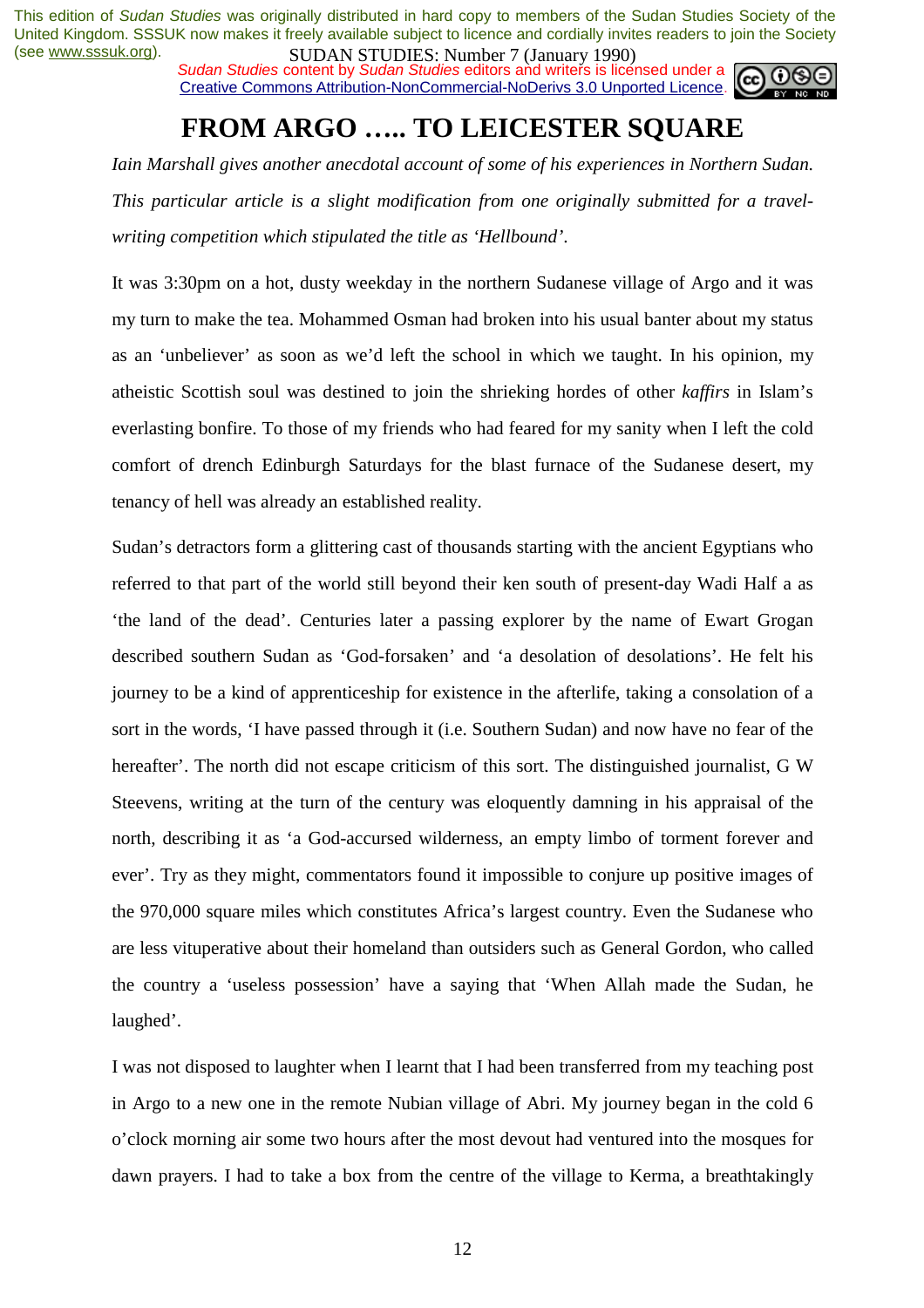*Sudan Studies* content by *Sudan Studies* editors and writers is licensed under a Creative Commons Attribution-NonCommercial-NoDerivs 3.0 Unported Licence.



beautiful village, where a weekly market day meant I could catch one of the Halfa-bound lorries. A box is a Toyota pick-up with two benches for passengers in the back and often has a locally made roof which provides shade for those inside and extra space for luggage or passengers on top. The concept of transport is based on the principle of moving from A to B in Sudan. The comfort of the journey is of little importance. I was not put out when I found myself pinned to my seat with restricted breathing by the presence of two very large Sudanese ladies on either side. People overcome the hardships of such travel by a wonderful act of will. They simply ignored all the signs of pain and irritation.

The box took us through the streets of Argo, passing Arab-style houses constructed of mud bricks and largely left unpainted, giving the impression that they were natural outcrops rising out of the sandy ground. The world of tarmac roads was some 300 miles south in Khartoum. Drivers here lived on their considerable skills, literally piloting their vehicles through the rutted sand. Capsized lorries were not uncommon and a journey in which the vehicle did not get bogged down in deep sand at least once was an almost unheard of rarity. As we slewed through the streets boys would jump onto the back of the truck and hang on nonchalantly with one foot on the back steps and one hand on the rear rail of the roof rack. In four years I never saw one of these exhibitionists come to grief.

By the time we reached Kerma most of my fellow travellers had got so engrossed in conversation with each other that they'd quite forgotten how uncomfortable they were; clutching at seats and rails unthinkingly when the pick-up bounced over rough terrain, threatening to throw us up and slam our heads against the low ceiling which bristled with exposed screws and nails.

Kerma is effectively the gateway to the Mahas region of the north. From Al Ghaba south of Dongola up to Burgaig, which lies between Kerma and Argo on the east bank of the river, the people speak a local language or 'rotana' called Donagla. On Badin Island which sits in the Nile level with Kerma, local people often speak both Donagla and Mahasi, of which the latter is a form of the same basic dialect and extends from Kerma as far north as Akasha, after which yet another refinement of the language known as Halfawi is prevalent. All of these groups stem from the original Nubian language and culture of the region (pre-dating Arabic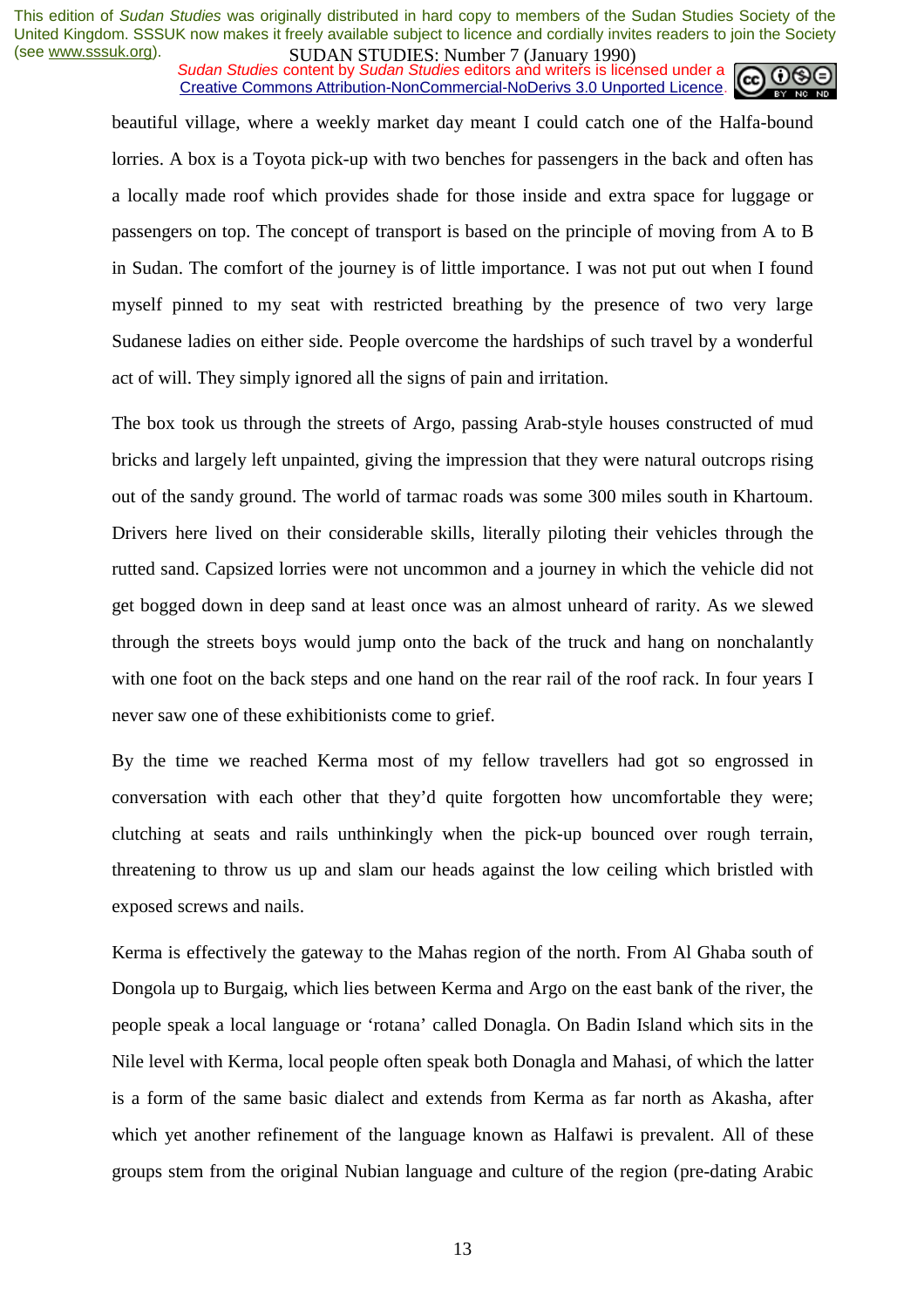**SUDAN STUDIES. NUTTLES** (January 1770)<br>Sudan Studies content by Sudan Studies editors and writers is licensed under a Creative Commons Attribution-NonCommercial-NoDerivs 3.0 Unported Licence.



considerably) which is dying out in the same way that Celtic culture and Gaelic language has lost ground in Scotland.

I found the place where the lorries began their journey in Kerma on the bank of the river. By this time the sun had begun to beat down mercilessly and it was a blessing that a row of large leafy *neem* trees lined the river bank offering luxurious shade to market goers, lorry drivers and loiterers alike. Behind the trees I could see large, locally-made feluccas ferrying groups of women to and from Badin island, their white patchwork sails hardly unfurled at all as they glided with silent swan-like majesty across the face of the Nile. A clamour rose from a line of sacking shelters in which bands of blacksmiths hammered away sweating copiously from the combined heat of the sun and their fires, which were sustained by young men pumping bellows at their sides.

I located a lorry going to Wadi Halfa and agreed to pay the driver for a trip as far as Abri. I had arrived just in time and could only find a tiny space at the back of the lorry, perched on top of some sheet-metal doors which had heated up like frying pans even in the shade. Sitting high up at the rear of the loaded lorry I could survey the cramped mass of humanity in front of me which was to form my travelling 'family' for the next 26 hours. As we headed out of Kerma into the rocky expanse of lifeless country before the track rejoins the river at the village of Fareig, I was thrown high into the air several times and came crashing down onto the griddle on which I was suffering hellish agony. I thought then I would turn round at the first opportunity and scurry back to the realm of cushioned train carriages and plushly upholstered automobiles. I had been prepared for a country in the grips of dictatorship, famine and civil war but I was struggling to cope with this torture which was normal, everyday and unremarkable, suffered in silence by people who had no alternative.

During the course of that journey I was treated regally by my fellow travellers. A handful of dates extended from the press of bodies; a house in a tiny Nubian village providing tea for the forty of us; countless offers of water from roadside houses; invitations to share travelling meals in tiny mosques, traditionally the place to receive strangers. Such treatment was not given exclusively to me. Some unspoken understanding meant that all present gave each other equal consideration. The Sudanese proverb '*Ar raffig gabl at tarig'* (travelling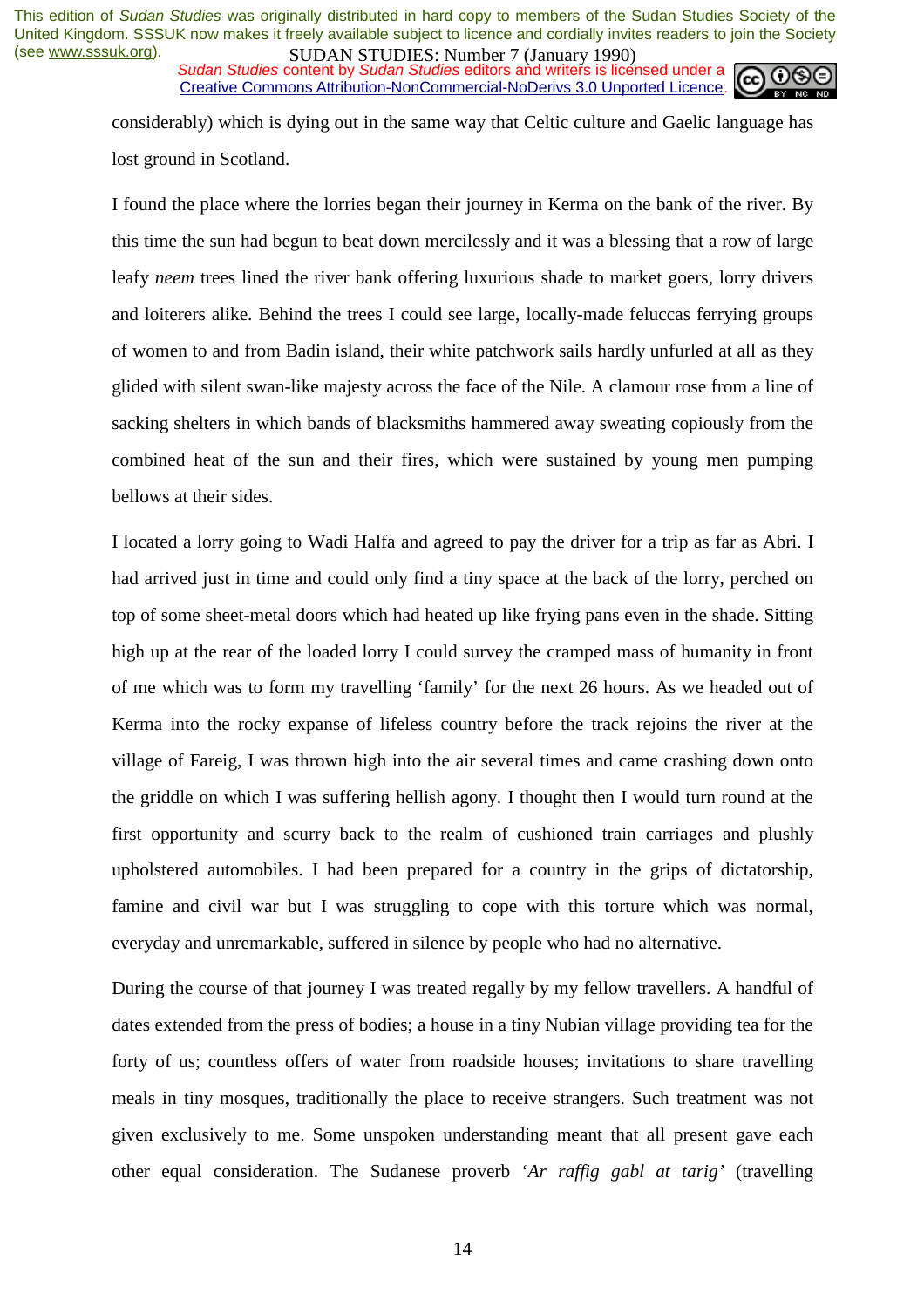**SUDAN STUDIES. NUTTLES** (January 1770)<br>Sudan Studies content by Sudan Studies editors and writers is licensed under a Creative Commons Attribution-NonCommercial-NoDerivs 3.0 Unported Licence.



companions are more important than the journey itself) has rung resoundingly true on every trip I have ever made in Sudan.

If anything I grew more agitated and 'hellbound' on the homeward journey, the further Sudan Airways took me from one of the hottest parts of the world. Heathrow engulfed me and I was again amongst a sea of fixed expressions, cold and uncommunicative; in a world where an extended kindness to a stranger could be interpreted as some kind of assault. I entered the maw of the Underground as I would the portals of the infernal regions. A passenger bumped into me neither hearing nor expecting my muttered apology and below on the platform, the guards were demons wielding the train doors as instruments of torment. I could almost detect a whiff of sulphur as I stepped onto the next train for Leicester Square.

*Iain Marshall spent four years teaching in various schools in Northern Province and now works at the Vietnamese Centre at East Molesey, Surrey.* 

## **SEEN IN THE TELEGRAPH**

## **Well Translated Bard**

SIR - Sixty years ago while we sat on a lawn in Khartoum drinking tea and talking in Arabic, my brother proffered the opinion that, of course, Shakespeare was really Sheikh Zubeir, who was an erudite recluse from Taif.

My brother added (generously, I thought): 'But we must hand it to the British; they made a very good translation of it."

G. KFOURI. Sudbury Suffolk

This was seen in the Daily Telegraph on 24/8/89 by SSSUK's new Chair-person, Miss Joan Hall.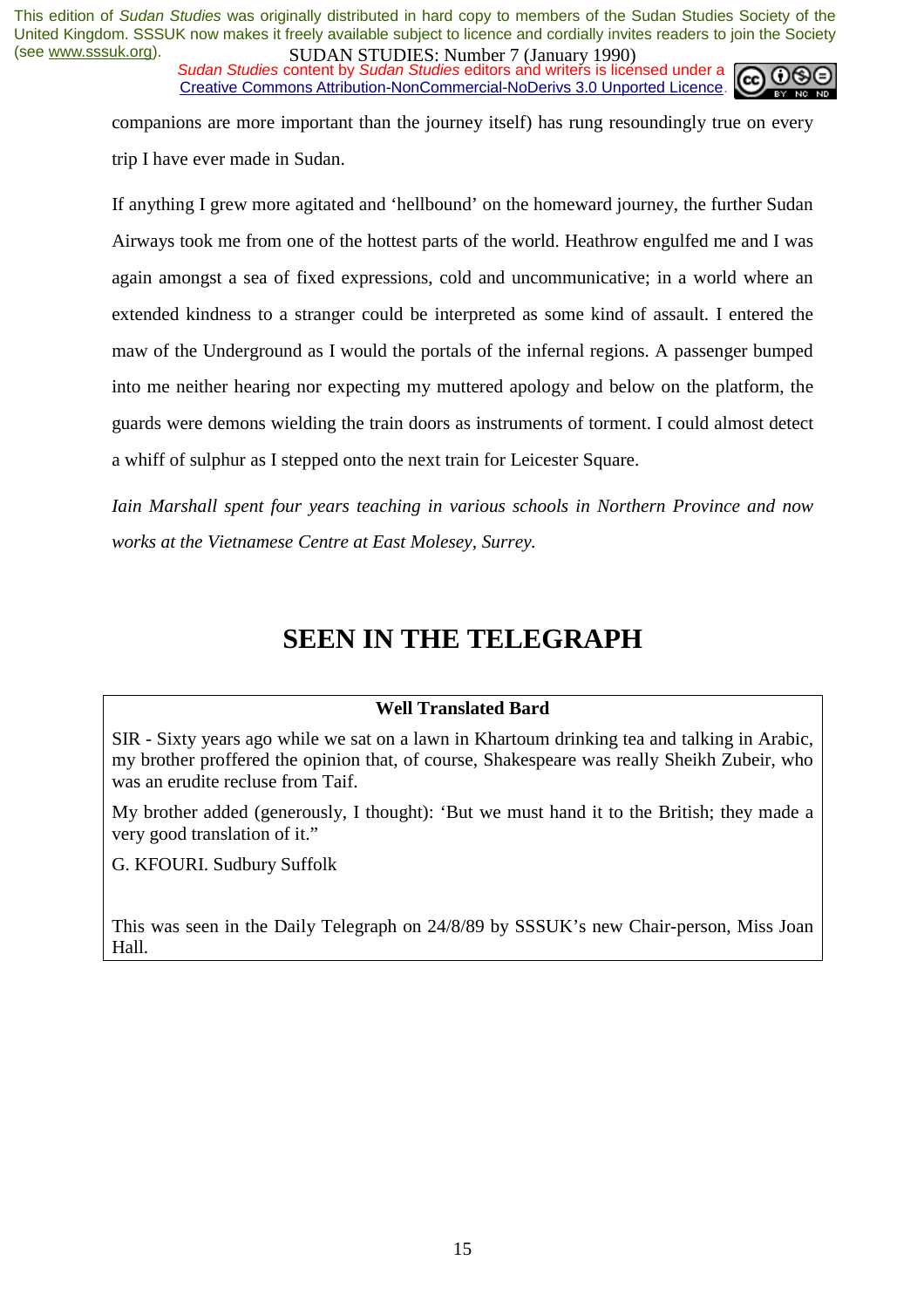أسرابه

 *Sudan Studies* content by *Sudan Studies* editors and writers is licensed under a Creative Commons Attribution-NonCommercial-NoDerivs 3.0 Unported Licence.



## LETTER - DID THE KUSHITES FLEE TO THE WEST: A REJOINDER

In Sudan Studies No. 5 Peter Shinnle decisively sets aside the theory not only of a physical movement westwords of Kushites after the fall of Mexoe but also of a diffusion of Mexoltic influences or culture. This rejection is based on the lack of orchesological evidence in the west and our ignorance of events subsequent to the fall of Merce. It is puttrer suggested that the arguments of A J Arbell, in part supported by cnomastics, are flawed, and Dr Shinnie quotes W Y Adam's opinion that the evidence of Mexottic influence from Kordofan and Darfur is speculative and "probably should not be taken too seriously". For good measure the Hamiltic theory is once more condemned and the "days when it was thought that "black' Africa could not have had any sexious cultural development of its own" are invoked.

Compared with the Nile Valley there has been very little archaeological activity between Darfur and Hausaland and so the lack of Meroitic ortifacts can hardly be termed decisive. Moreover, a fugitive rajat family; which is all that Artzell suggested, would have been encumbered with identifiable possessions. Our ignorance of events subsequent to the fall of Mexoe likewise proves nothing and, surely, outsight condemnation of the Hamitic theory is in danger of becoming a snakescreen which does as much damage as the theory itself. Finally, has any serious scholar ever really suggested that Aprica had no culture or history of its own?

There are two issues here. The first is a possible physical Kushite intrusion in the west. That there are many begends in West Aprica, and particularly Higeria, claiming just this proves nothing without independent support. Some of these traditions could indeed relate to a fugitive way to finity as proposed by Artiell. To survive, such a tody would necessarily have needed an armed escort, perhaps a palace bodyguard. There is little proof for such a migration outside the traditions but the assumption of power by a small well organised hierarchy over a large alien population is credible, given the cases, in the full light of history, of Shexiffian intervention in Songhai and Rabih in Borno.

The second issue is Kushite influence in the west as opposed to physical presence. Here it must be remembered that the successive Nilotic states labelled Kushite by the ancient world endured for over two thousand years. S Adam describes pre-Merolitic Kerma (c.1780-1580 BC) as exerting a profound influence on the surrounding countries. In the same tone J. Leclant writes:

"Westwords,..... (Kushite) influence must have reached Kordofan at least and we can hope for much para explorations carried out across the wide band of the Nilo-Chadian savannah ..... Exploration of (Darfur)..... should afford us a better understanding of how Egyption influences were transmitted towards inner Africa through the intermediary of Merce. The glory of Kush is surely reflected in certain begends in Central and West Aprica."

These tegends are widespread. They are associated with the well known Kisra cycle. This very name, varying as Kiehra, Kiehara etc, has nothing to do with the Persian Chosroes who came to Egypt just prior to the inception of Islam, but seems to be derived from Kush. In the language of the Zaghawa, today in eastern Chad and Darfur, but formerly widely distributed throughout the central and western Sudanic zone, the suffix -ra means 'people of'. If nothing else these traditions show a transfer or 'reflection', as Leclant terms it, of ideas.

All that can definitely be stated on either side of the question of the Kushites in the west, given the present state of our involtage, is that: (1) Whilst there is no evidence of a physical movement other than traditions there is no contrary evidence either, and: (2) Traditions in the west show at least a transfer of ideas which indicate a definite awareness of the Kushite epoch. Meanwhile, the debate, it is submitted, continues.

'S Adom, (1981) 'The importance of Mubia; a link between Central Aprica and the Mediterraneon', in General History of Aprica (UNESCO), vol.2, p.226.

'J Leclant, 'The empire of Kush: Napata and Mexoe', ibid, p.278.

W K R Hallam, PO Box 760, JOS, Nigeria.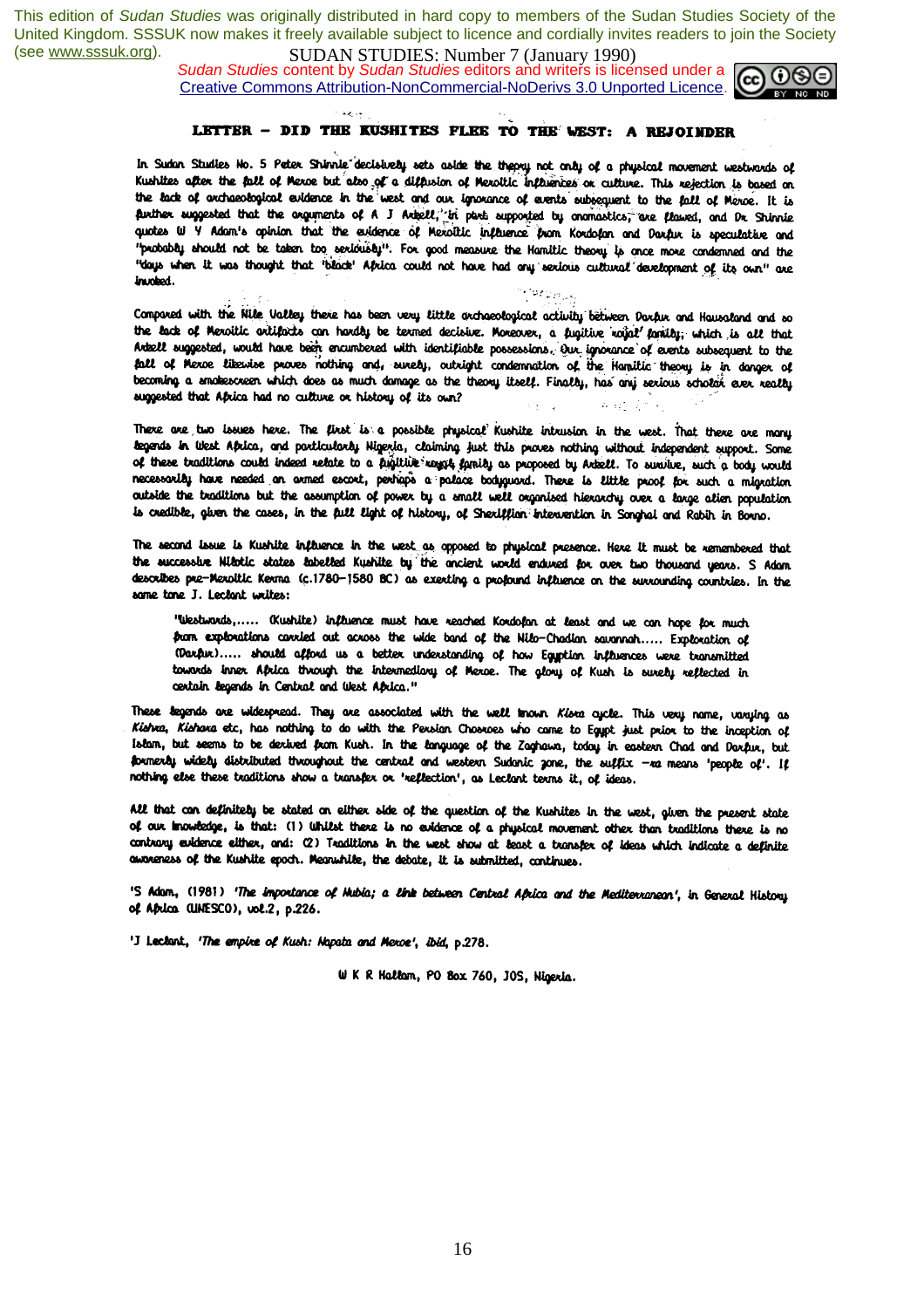**SUDAN STUDIES. NUTTLES** (Sangary 1770)<br>Sudan Studies content by Sudan Studies editors and writers is licensed under a Creative Commons Attribution-NonCommercial-NoDerivs 3.0 Unported Licence.



# **SUDAN AIRWAYS: AN HISTORICAL OUTLINE**

*Simon Bush presents a short historical outline of Sudan Airways from 1947 to the present.* 

From an initial fleet of de-Havilland Doves in 1947 to the acquisition of Boeing 707-320s and 737—200s and now the use of a Tri-Star, Sudan Airways has seen enormous changes in the last four decades and has grown into a major international airline.

The airline began operations and was called Sudan Airways *(al-Khutut al Jawiya al Sudaniya).* It was started with assistance from Airwork Ltd., a British firm of aircraft operators. Initially, the airline was a department of Sudan Railways under the direct supervision of the Railway's general manager. The first routes operated were to Wad Medani, Atbara, El Fasher, El Geneina, El Obeid, Juba, Wau, Kassala and Port Sudan.

The Doves could only fly with a few passengers and were used because of their ability to use unmade landing strips. In the first year of operation Sudan Airways carried 736 passengers and 1,546 kg of freight.

In 1952 the Doves were replaced by seven 28 seat Douglas DC3s (C—47Bs) and the route network was extended to take in Wadi Halfa, Dongola and Merowe. The first international flights began in 1954 to Cairo, Entebbe and Asmara, with flights to Aden, Beirut and Jeddah the following year.

The DC3s served Sudan Airways well, and without loss, until the introduction of three 38 seat Fokker F27 Friendships in 1962, the first airline in Africa to employ the type. As late as 1975, DC-3c 'ST-AJJ' was being used for essential government aerial survey work. The aircraft was sold to Botswana in 1978, where it is still in daily use.

In 1959 a Vickers Viscount V831 flew the airline's first 'Blue Nile' service to London on 8th June. The aircraft flew a twice weekly service on the London-Rome-Athens-Cairo-Khartoum route. At that time Sudan Airways was the first non-British airline to operate from Gatwick Airport (now based at Heathrow), and it is interesting to note that the Viscount flew the highest number of passenger route miles of any aircraft at that time. The aircraft was sold to an American freight company at the end of its Sudan Airways service.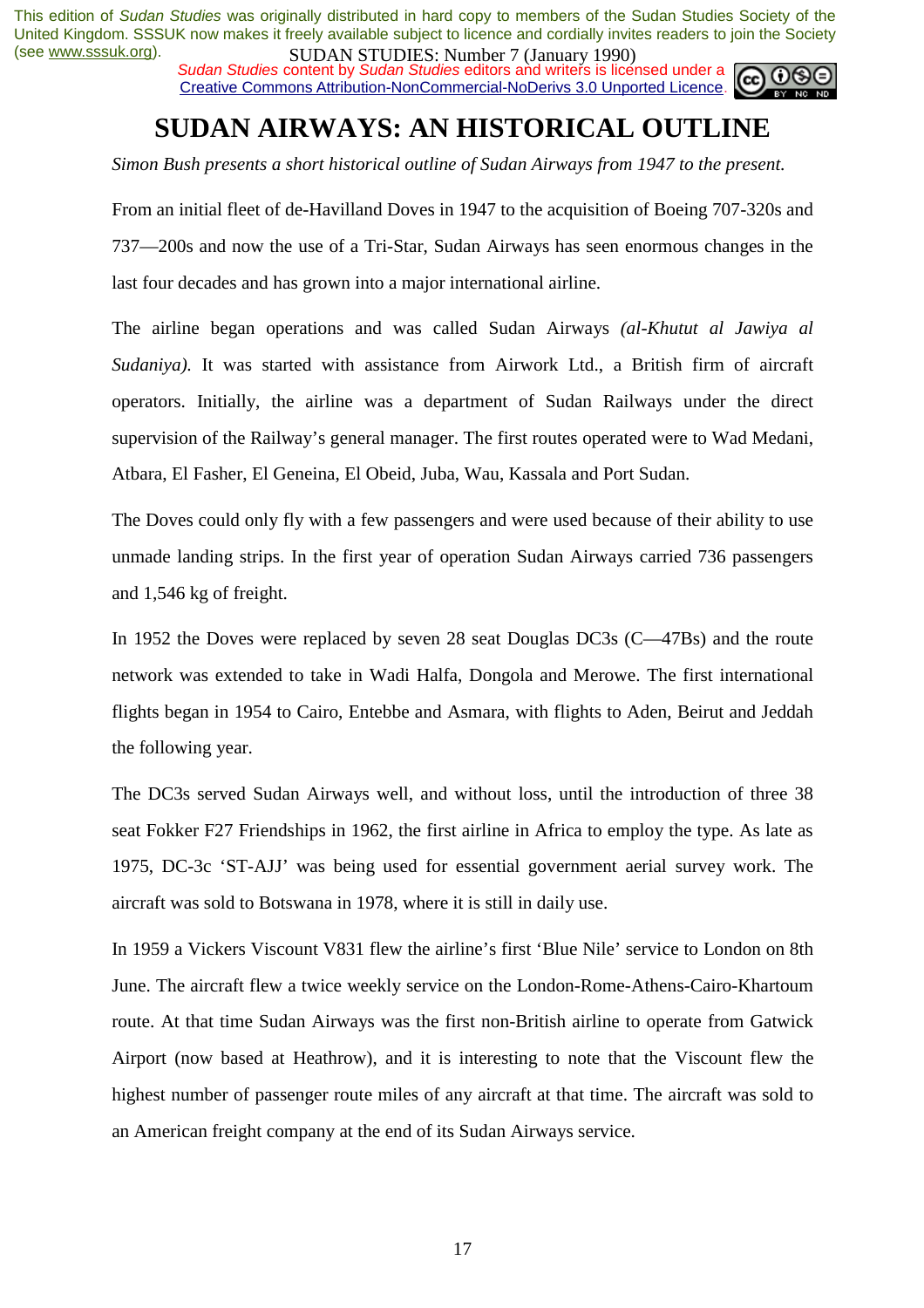*Sudan Studies* content by *Sudan Studies* editors and writers is licensed under a Creative Commons Attribution-NonCommercial-NoDerivs 3.0 Unported Licence.



In 1962, with increasing load factors, the airline purchased two de-Havilland DH-106 Comets to replace the Viscount, and the number of destinations was increased with the addition of Benghazi and Tripoli. For the next eleven years the Comets flew reliably over the international network.

By 1973 it became obvious that the airline was going to have to replace the ageing Comets. In the interim Sudan Airways leased two Boeing 707-321s from British Midland Airways (1973-4). The decision on which aircraft to purchase was difficult, bearing in mind the climatic situations of Sudan. Previously Sudan Airways had considered using an Ilyshin ii-62, which was to have operated to Moscow, but this plan was abandoned with the cooling of relations with the Soviet Union in 1970. Finally it was decided to purchase two Boeing 707- 320s with a 14 first class and 135 economy class configuration.

With the purchase of the Boeing aircraft in 1974, passenger and freight traffic has expanded with the addition of Abu Dhabi, Bahrain, Doha, Dubai, Nairobi, Ndjamena, Riyadh, Kano and Frankfurt to the network. With the purchase of the new aircraft the airline adopted a new logo and colour scheme.

Further Boeing aircraft were purchased in 1975, this time two 737200s, which operate on regional and domestic services. These aircraft are unique as they are designed to operate in dry areas and also have gravel field equipment which extends with the nose wheel and deflects debris away from the undercarriage.

Today Sudan Airways continues to be a state owned corporation. The total fleet consists of five Boeing 707-320s, two 737-200C, one Fokker F27-200, two F27-600 and four Fokker 50s. A need exists for an airbus-type aircraft for use on high density routes (such as Khartoum-Cairo) and various aircraft, including A300B, are being considered by the airline.

As a stopgap measure the airline has leased a Tri-Star aircraft from Royal Jordanian Airlines. The increased passenger capacity of the Tri-Star is matched by its ability to carry cargo from Europe to Africa. In addition to this increased capacity, Sudan Airways now offers a weekly direct freight-only service to Khartoum using Boeing 707s. The Tri-Star acquired by Sudan Airways gives extended range and is powered by the more powerful Rolls Royce RB-211-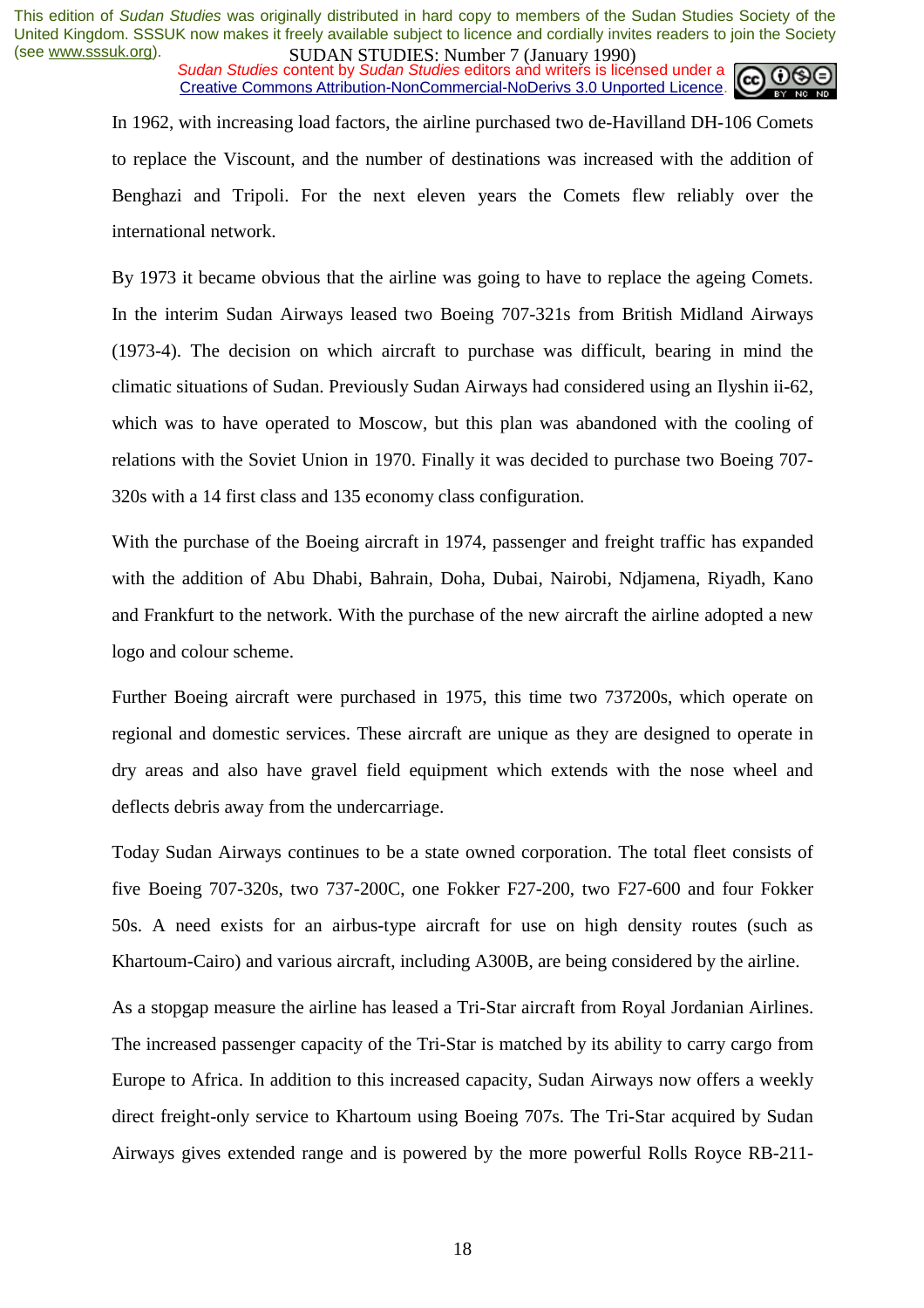**SUDAN STUDIES. NUTTLES** (January 1770)<br>Sudan Studies content by Sudan Studies editors and writers is licensed under a Creative Commons Attribution-NonCommercial-NoDerivs 3.0 Unported Licence.



524 engines, especially designed for improved performance at higher altitudes and in hot regions.

Sudan Airways, although being one of the largest carriers in Africa, does suffer from problems associated with all government corporations in the Sudan at the moment. Lack of foreign exchange stifles the new developments that an airline needs. Political interference with the airline in the 1970s and 80s resulted in bad management practices and a demoralised work-force. A new plan was introduced by the airline last year (on forty years of service making the airline the most experienced in Africa) and has resulted in positive effects on punctuality (especially internal services) and a pegging of fares. Improvements are being made in the management structure, and a new training programme for all staff is taking place. The future of Sudan Airways remains strong, as long as expansion is not too fast and the resources of the airline are used wisely.

In preparing this article, Simon Bush referred to *Sudan Transport*, by Richard Hill (London, 1965), The *World Airline Directory* (1989), and *History, Progress and the Future of Sudan Airways* (Khartoum, 1982). The author also wishes to thank Sudan Airways in Khartoum and London for providing detailed information on aircraft types and technical details.

*Simon Bush is a member of the SSSUK committee.*

## **CAN YOU HELP?**

Dr Karl Wohlmuth is about to begin a new research project on *'Migration in Sudan with regard to the effects on the roles of women in Western Sudan origin areas of migrants'* The research will last three years and will be based in the Northern Darfur/Kutum area. He is keen to communicate with anyone who has any experience of this subject.

If you can help, please write to him at the following address: Prof. Dr. Karl Wohlmuth, University of Bremen, Bibliotheketrasse, Poatfach 33 04 40, 2800 Bremen 33, West Germany.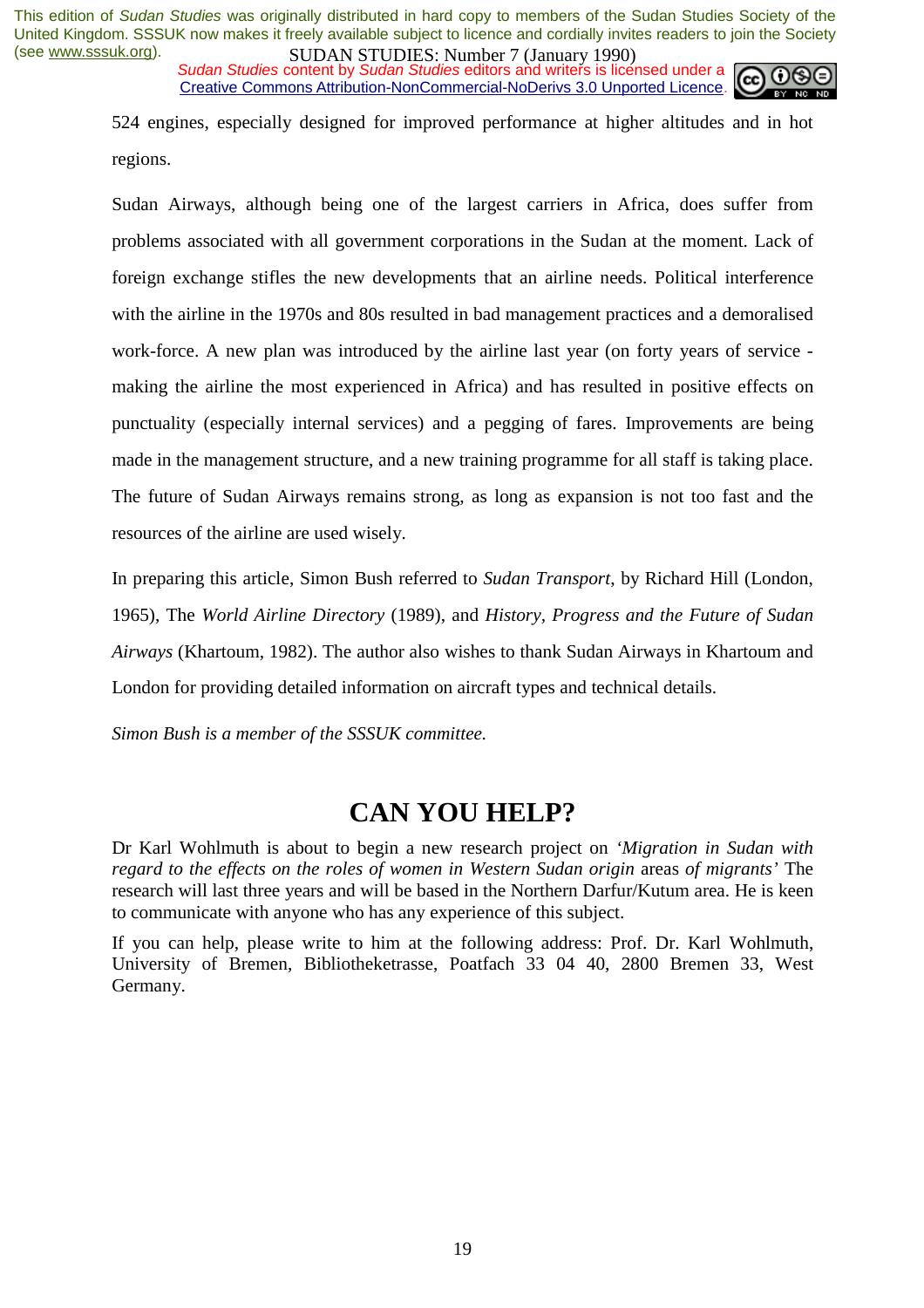**SUDAN STUDIES. NUTTLES** (January 1770)<br>Sudan Studies content by Sudan Studies editors and writers is licensed under a Creative Commons Attribution-NonCommercial-NoDerivs 3.0 Unported Licence.



## SURVEY OF THE SUDAN POLITICAL SERVICE **(Part Two: THE RESULTS)**

*A H M Kirk-Greene (with assistance from Sir Gawain Bell) concludes his survey of the retirement and re-employment of Britain's Overseas Administrators in the Sudan Political Service*.

## **PRELIMINARY FINDINGS**

One of the most conspicuous second career conclusions to be drawn from the data so far assembled is the impressive number of ex-Sudan Political Service (SPS) officers who returned to the Middle last or North Africa, either in business (primarily in the oil industry) or in the British Diplomatic Service. While both occupations reflect the quality of men originally selected for the SPS, the latter second career had, I would argue, less to do with the fact that the Anglo-Egyptian Sudan had always been a Foreign and not Colonial Office responsibility than, as in the case of the former second career, with the rare (in the FO circles of the 1950s) skill of speaking fluent Arabic. Having said this, it could be argued that the increased rate of FO visitors to Khartoum in the early 1950s,, the appointment of UK Trade Commissioners, and the eventual posting of the nucleus of staff for the first British Embassy there, together did combine to enable informal FO 'talent spotting' and mutual 'getting to know' opportunities. Be this as it may, there is little doubt that the establishment of the Middle East Centre for Arabic Studies in 1944, and the insistence on Arabic as the language of administration in the Sudan paid off handsomely. Thus for, example, H G BALFOUR-PAUL, G W BELL, A R C BOLTON, D C CARDEN, K CORNWALLIS, J S R DUNCAN, D F HAWLEY, N H T LUCE, P R A MANSFIELD, W N MONTEITH, G N I MORRISON, E A PEARSON, J F S PHILLIPS, C J TREADWELL and J P TRIP, were all posted at one time or another to an embassy in an Arabic- speaking country, several reaching the rank of ambassador there. N M INNES became Minister for Foreign Affairs in the Sultanate of Muscat and Oman and W T CLARK served as its Development Secretary before going to Amman as UNRWA and ending up as adviser to the Ruler of Abu Dhabi, where H BOUSTEAD was appointed Keeper of the Horse. E G EVANS worked for UNRWA in Jordan, G M HANCOCK was adviser to the ruler of Qatar, E MILLER served as Secretary General to the Iraq Development Board and P CORIAT became commander of the Muscat and Oman Field Force. The oil companies took on another long list, among them R H M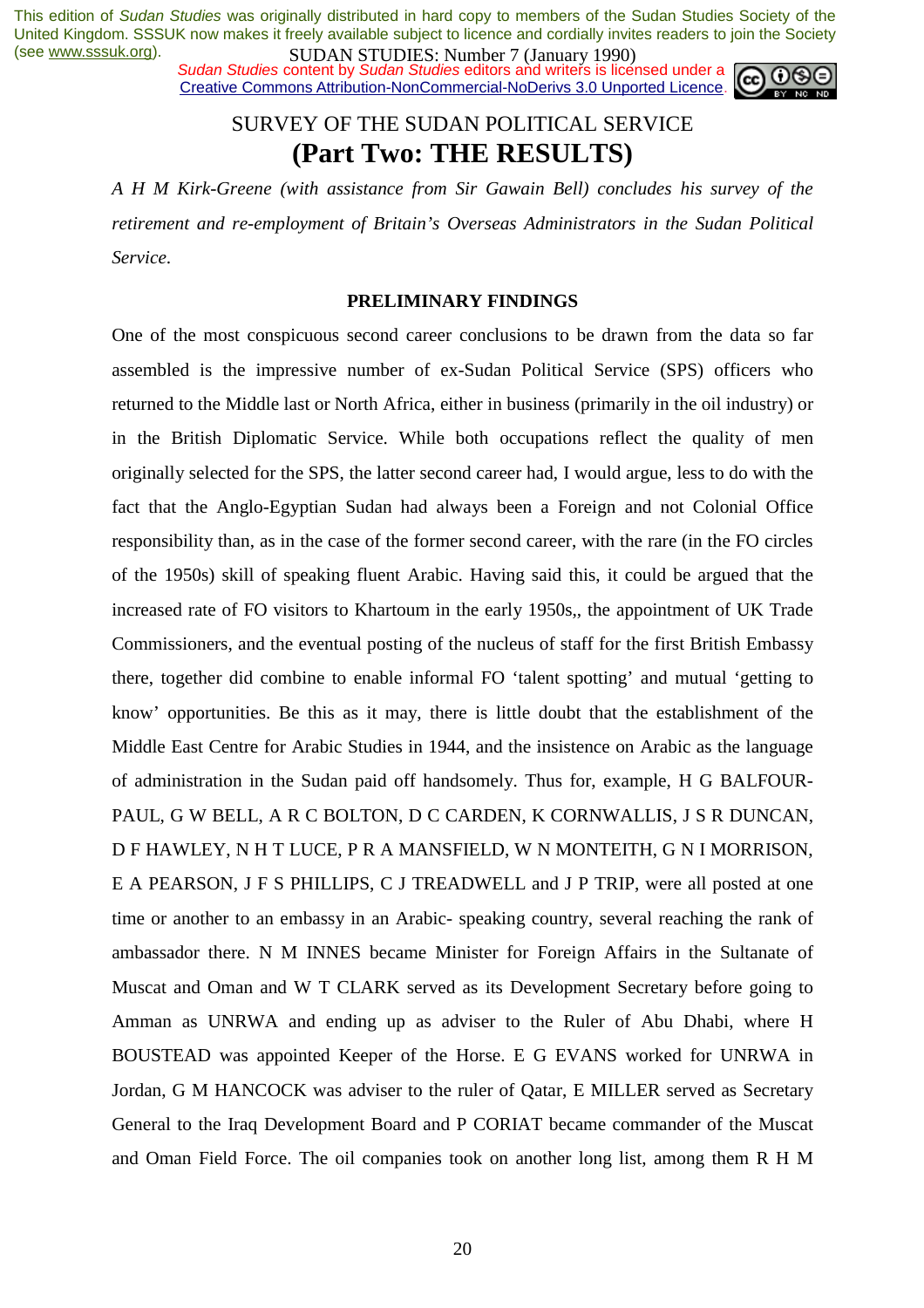**SUDAN STUDES.** INDEX *I* Gangary 1220, Sudan Studies content by *Sudan Studies* editors and writers is licensed under a **CC O** Creative Commons Attribution-NonCommercial-NoDerivs 3.0 Unported Licence.

BOYLE, B A CARLISLE, R H DALY, E A V de CANDOLE, G R I DEES, J GRANTHAM-HILL, D LOMAX, B H G MALET, T H B MYNORS, P H C PAWSON, G E C PEASE and M WARD.

A large number, also not surprisingly, felt they had so found their metier in the career of a District Commissioner that what they sought above all was a transfer to the Colonial Administrative Service. These included P P BWCOCK, L M BUCHANAN, F D CORFIELD, G R I DEES, B D DENING, P de ROBECK, J T M DICKSON, P EVANS-JONES, K S FERGUSON, D FYFE, P S GARLAND, J W HANNAH, P P HOWELL, C B KENDALL, J N LAURENCE and J W MEADOWS and many others, with J L H BAKER, H BOUSTEAD, R H DALY, VE F EYRE and R C YOUNG all posted to Aden. A J V ARTHUR made the transition in reverse, as it were, coming into the SPS from the Indian Civil Service in 1948, thus complementing the equally rare transfer of J H DRIBERG from the Colonial Service into the SPS in 1923. S R SIMPSON and C A G WALLIS went into the Colonial Office as specialist advisers, J A HARTLEY and D H HIBERT joined the Colonial Education Service, and W P G Thomson entered the CRO. At least three went the whole hog, if you like, in the Colonial Service, ending up, like SYMES and MacMICHAEL before the war, with colonial governorships (Nigeria: J W ROBERTSON, Aden: W H T LUCE, and Northern Nigeria: G W BELL).

Another sizeable group was those who went into school or university administration. These included D A ANTHONY, H B ARBER, G H F BREDIN, J N GROVER, J N LAURENCE, R F E LAIDLAW, R G McCOMAS, D A PENN and D H WEIR, while Exeter College, Oxford, appointed as successive Bursars between 1939 and 1955 J F P MacLAREN, G H BARTER and B D M DEE. Several, like S G BUDGET, W I CHEESMAN, R L CROLE, M G HANKS, D H HIBBERT, J W SEAMER and J S STEWART became schoolmasters, and a few became university teachers, such as A J ARKELL, C W BEER, C CUMMINGS, P P HOWELL and I H WATTS. T CREED ended up as Principal of Queen Mary College, University of London and A HUDDLESTON as Director of the Royal technical College, Glasgow. T A LEACH became Secretary of the Appointments Board of Bristol University, A E D PENN Administrator of Oxford University's Business School, and J McCARGOW Clerk of the Faculties in the University of Glasgow. Among the professions, too, featured the Church (always a strong tradition in the Sudan), with A J ARKELL, S G BUDGET, K S P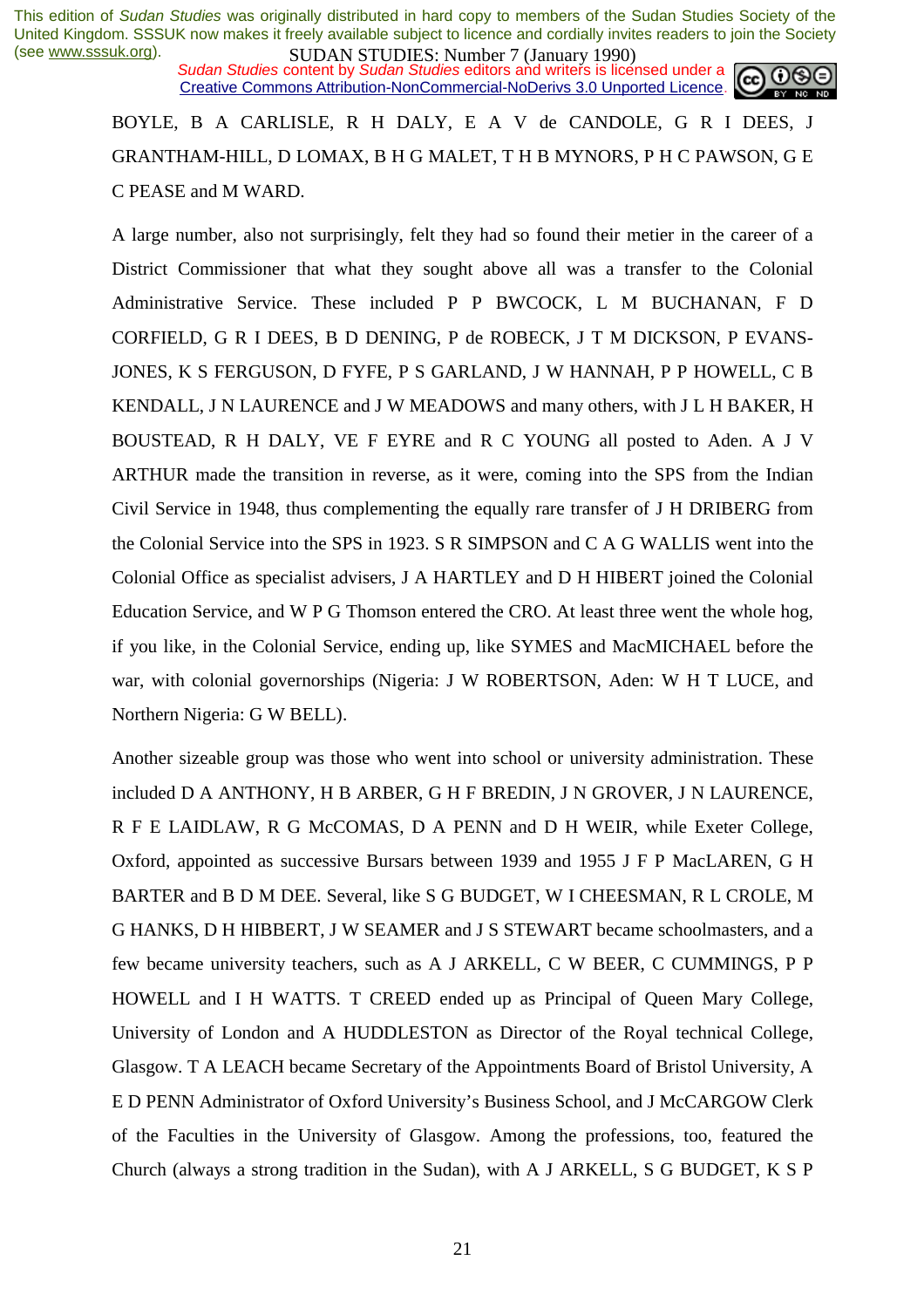**SUDAN STUDIES. NUTTLES** (January 1770)<br>Sudan Studies content by Sudan Studies editors and writers is licensed under a Creative Commons Attribution-NonCommercial-NoDerivs 3.0 Unported Licence.



McDOWELL, W N MONTEITH, N E C PUMPHREY and I H WATTS all taking holy orders.

Business (especially personnel management), local government service, British Council and the BBC were other institutions to benefit from this reservoir of talent. Some took up private farming, others insurance, and a few went into politics, of whom at least three (A D DODOS-PARKER, P MUNRO and M WHEATLEY) became MPs, with J O UDAL in the wings at Conservative Central Office.

Unusually, one went on after retirement to qualify as a doctor, W G R M LAURIE. Those in search of all these employment opportunities were, of course, first of all in competition with officers from the Indian Civil Service at the end of the 1940s; again from the Colonial Administrative Service in the late 1950s and the 1960s; and then, throughout the post-war period, from those holding either wartime, national service or regular commissions in the armed forces, quite apart from the normal UK market of job supply and demand. There was often a fine art in deciding what not to apply for at once, what to accept, and what to aspire to at the end of the day.

In the last two 'second careers' mentioned here, such competition was of no importance. One was voluntary work. Here the SPS emerges with a formidable list of 'good works', commissions, councils and committees galore, some public, some parochial, some pastoral, and some private. The other is the popular occupation of writing. Today, any self-respecting bookshelf on the Sudan will have personal memoirs from G W BELL (1983, 1989), H BOUSTEAD (1971), R DAVIES (1957), J S R DUNCAN (1957), K D D HENDERSON (1987), H C JACKSON (1954), J W ROBERTSON (1974) and F G SARSFIELD-HALL (1975), with other genres of learned publications from A J ARKELL, A C BEATON, J H DRIBERG, J S R DUNCAN, J A de C HAMILTON, P P HOWELL, A PAUL, A B THEOBALD and, *magna cum laude*, K D D HENDERSON, H A MacMICHAEL and W P THESINGER. There may be too, that rare volume (in all sense of the word), *Sudan Verse* by K D D HENDERSON and T R H OWEN. Nor are those who married into the SPS to be left out, witness the excellent *Sudan Tales: Recollections of some Sudan Political Service Wives, 1926-56*, edited by Rosemary Kendrick (1987).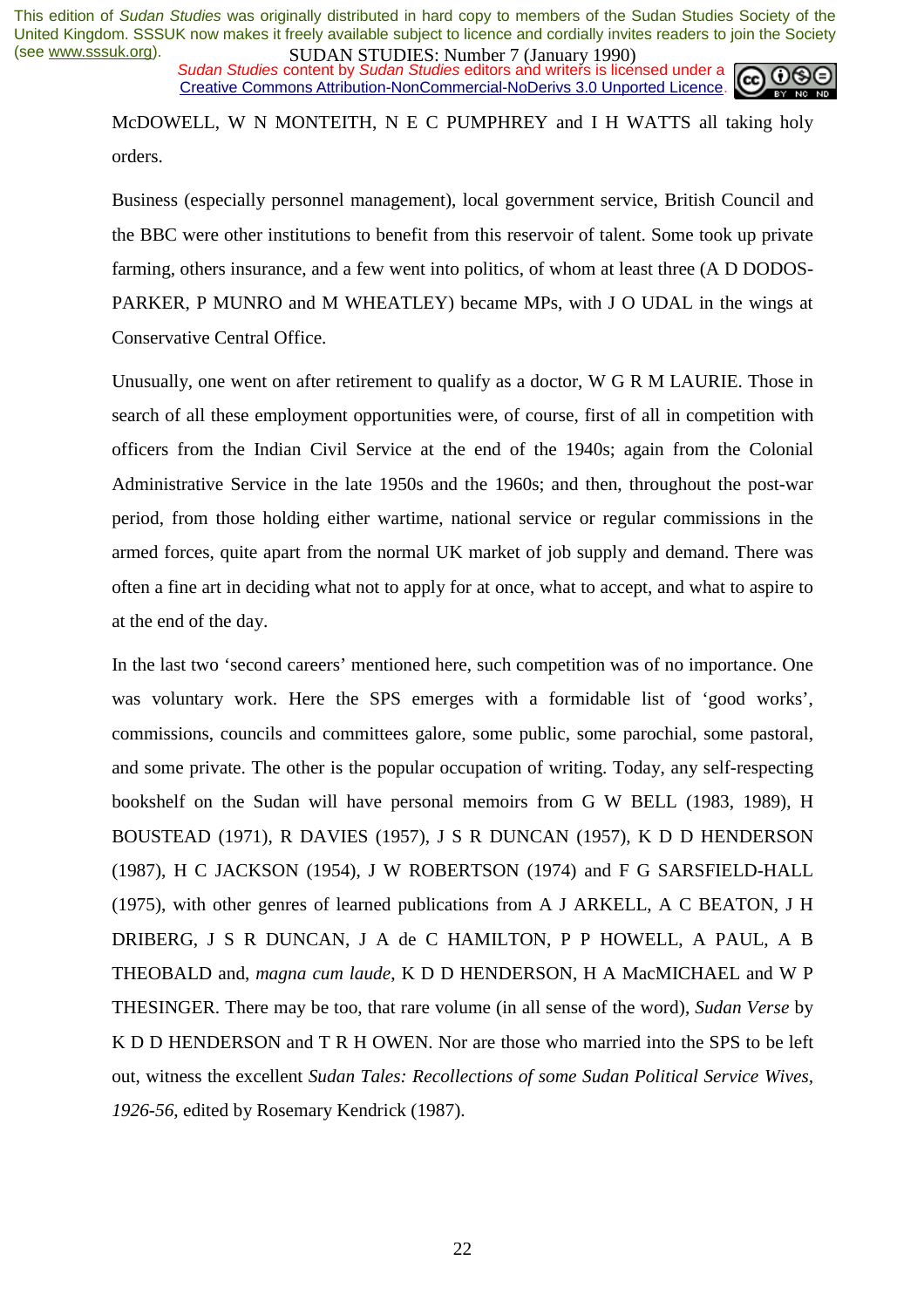*Sudan Studies* content by *Sudan Studies* editors and writers is licensed under a Creative Commons Attribution-NonCommercial-NoDerivs 3.0 Unported Licence.



## **CAN YOU HELP? ... The SPS Second Career.' Research Project**

A H M Kirk-Greene and Sir G Bell wish to consult former members of the SPS more fully and to extend/update the register of second careers. Specific questions that they wish to address right away are:

1. How can we increase our corpus? We know, for instance, that the 'Blue Book' (see part one of the article, *Sudan Studies, 6,* pp.10-13) has lacunae such as the name of J POOLE, with those of E A BALFOUR and C B KENDALL both omitted from and of B M BEVES mangled in the index (c.f. Henderson, 1987. pp.22, 97 and 99).

2. What do we do about the 'Bog Barons', not all of whom feature in the 'Blue Book', e.g. J F H MARSH and J W G WYLD?

3. What about what K D D HENDERSON has called the 'Northern Barons', like H BOUSTEAD (J J BRAMBLE, G M MOORE and L A DEANE are at least in the 'Blue

Book')?

4. What could (?would) the Sudan Pensioners' Association make available to us?

5. Where are the records of the Sudan Service Re-employment Bureau, headed by G Hawkesworth, which operated c.1954-56? Certainly, in general, it did far better work than it did for G W BELL, when in 1955 it offered him the job of managing a soda-water factory in Kano. Two years later he indeed went to Northern Nigeria - as Governor!

6. What should be done about putting in hand a similar data retrieval project for the professional officers (non-SPS)?

7. Finally, what should we do with our 'ultimate' Register of some 300 SPS entries? Obviously one will go to the Sudan Archive at Durham. It will probably be written up as part of the total 'Retirement and Re-Employment' Project. But, might there be a wider interest in making such data accessible to *bone fide* scholars? If so what and how? (see below).

If you are able to help or comment on any of the above points, please write to A H N Kirk-Greene at St Antony's College, OXFORD, OX2 6JF.

## *THE SUDAN POLITICAL SERVICE*

## *1902—1952*

## *A Preliminary Register of Seoond Careers*

## *Compiled by G W Bell and A H M Kirk-Greene*

The completed 'Preliminary Register' has been published privately. A few copies are available for purchase by Librarians and individual scholars working on the Sudan Political Service, at £5.00 each including packing and postage within the UK (airmail £1.50 extra). Orders should be sent to A H M Kirk-Greene, St Antony's College, Oxford OX2 6JF, with cheques made out to 'Bursar, St Antony's College'.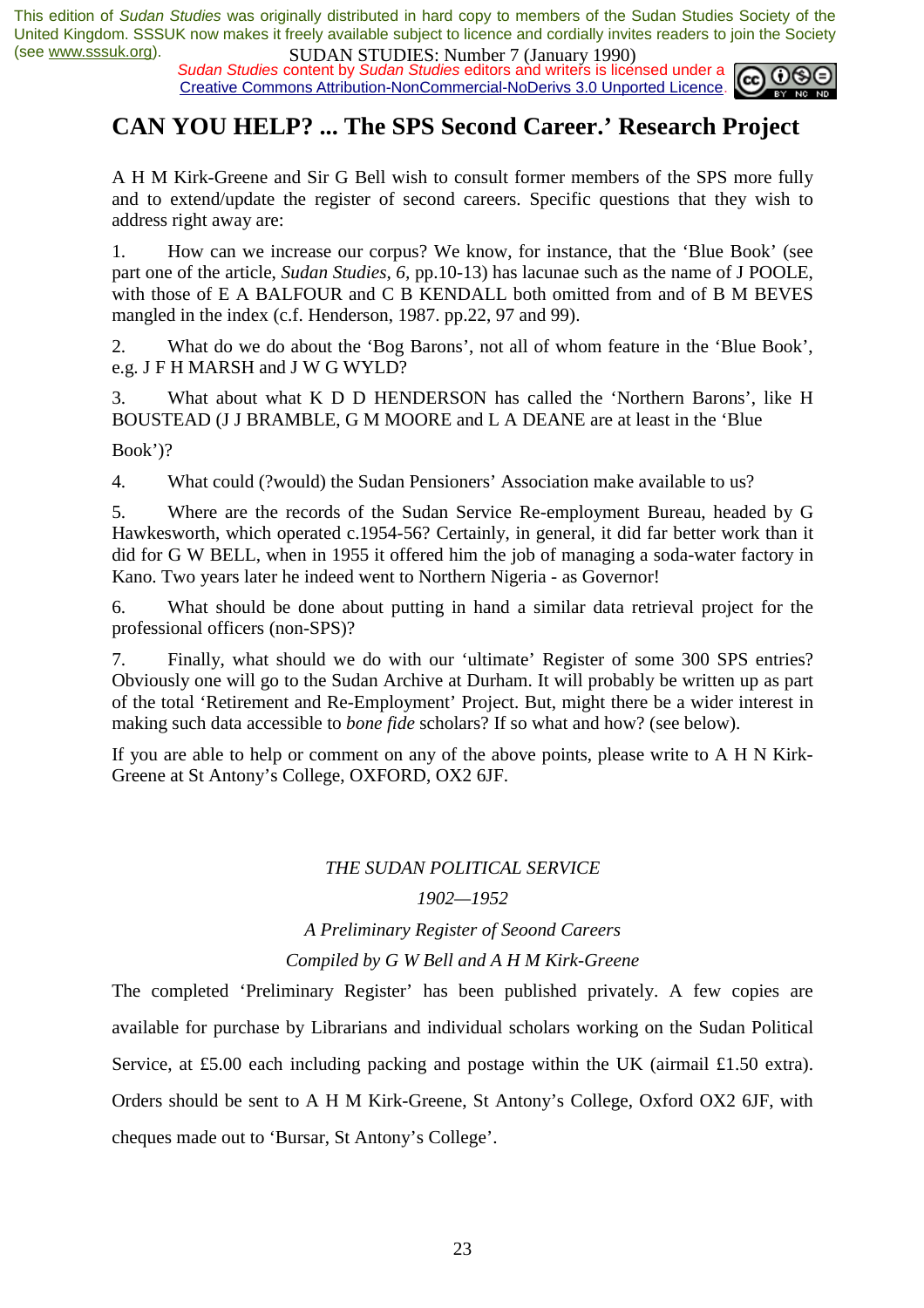*Sudan Studies* content by *Sudan Studies* editors and writers is licensed under a Creative Commons Attribution-NonCommercial-NoDerivs 3.0 Unported Licence.



# **AN IMPERIAL TWILIGHT**

Martin Daly reviews: AN IMPERIAL TWILIGHT, by Sir Gawain Bell. Lester Crook

Academic Publishing, London (1989), 267pp. £15.95.

*Shadows in the Sand* (London, 1984) described Sir Gawain Bell's life and work in the Sudan, where he retired as the senior member of the Political Service in 1954, and in Kuwait, where he was political agent in 1955-57. *An Imperial Twilight* takes the *story* down to 1989. It encompasses Bell's years as Governor of Northern Nigeria (1957-62) and Secretary-General of the South Pacific Commission (1967-70), as well as missions to Aden and South Arabia, Oman and the Trucial States.

Over half the book (chapters 2-11) concerns Nigeria. Bell's account is personal and mainly anecdotal, the view from Government House when the Governor's role has become more ceremonial than administrative. Bell clearly revelled in the pageantry of the office, but his writing is thoughtful, unstuffy, and spiked with humour. He is best on personalities: Abubakar Tafawa Balewa (pp.71-3), Muhammadu Sanual (pp.81-2), the Attah of Dgala (pp.82-3) and especially Ahmedu Bello (pp.65-70 *et passim)*, who indeed dominates the Nigerian chapters as he did the Northern Nigerian scene. The chapter on 'Horses' (pp.85-92) is mercifully brief.

An interesting sub-plot throughout the book is the Sudanese Connection. In Nigeria, Bell's governor-general is Sir James Robertson, his former chief in Khartoum. In Bahrain he encounters Sir William Luce; in Muscat D C Carden; in Oman (on a second mission in 1974) Donald Hawley and Robin Young; and in Umm al-Qawayn he meets Ahmad Ibrahim Diraige of Darfur. Illuminating comparisons are made between the Sudan and later posts, as, for instance, on pp. 111-2, where European officers' relations with each other and with Africans are compared in Nigeria and the Sudan.

While the substance and success or failure of Bell's Arabian and Pacific appointments are certainly conveyed, none held the glamour of Northern Nigeria or the interest of the Sudan: having witnessed an imperial sunset in Nigeria, one's enthusiasm for drawing the curtains in various enclaves and principalities was limited. The breadth of Bell's experience, however, allows him to make informed generalisations on British imperial rule and its critics. These judgements are, on the whole, moderate and should be compared with interesting and sometimes disarming self-criticism (e.g. pp. 130-5, 143-7). One reason for dispute is a tendency of former proconsuls, including Bell, to judge the colonial era largely by its last generation, and of critics to condemn it for its first.

*AN Imperial Twilight* is a thoughtful memoir by one who has considered the meaning of a life spent in foreign parts. It is both entertaining reading and a useful historical source. The book is well produced and illustrated, and includes helpful maps and biographical notes. Members of SSSUK will be especially interested in this personal record of their Honorary President.

Dr M Daly is an historian of Sudanese and African affairs from the University of Memphis, Tennessee.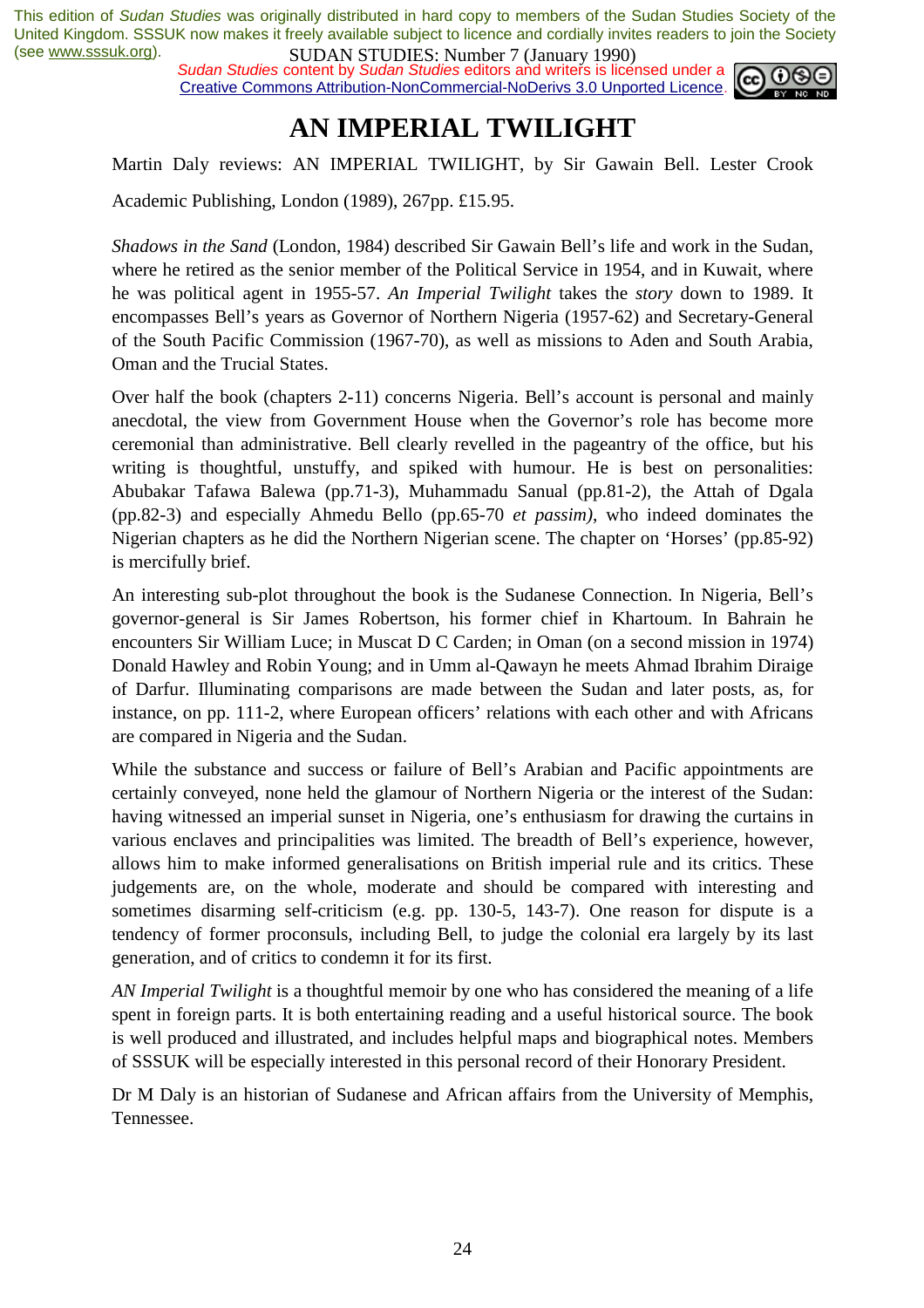**SUDAN STUDES:** Produce *t* (*sangay 1770*)<br>Sudan Studies content by Sudan Studies editors and writers is licensed under a Creative Commons Attribution-NonCommercial-NoDerivs 3.0 Unported Licence.



# **THE LISTENING EBONY**

Farnham Rehfisch reviews: THE LISTENING EBONY, by Wendy James, Clarendon Press, Oxford (1988), 389pp. £40.00.

The material for this work was obtained between 1965-9 and 1982-3. The fieldwork was carried out in the southern Blue Nile Province. The society which she studies is known as the 'Uduk-speaking people'. This volume is a sequel to James' earlier book *Kwanim Pa.* 

The present work concentrates on the religion, super-natural beliefs, healing and *Weltanschaung* of the Uduk. The first part emphasises Uduk moral knowledge as a complex system of ideas which shape their experience and interpretation of the world. The second explains the means whereby the group has maintained its identity In spite of the influence from Nilotic sources as well as Christian and Islamic pressures. The third is very rich in details on the order of diviners (Ebony Men) and their role in maintaining group solidarity. These are of primordial importance in having revitalised traditional Uduk moral ideas and the autochthonous world view.

The book is so rich in important detail that it is not possible here to even briefly outline the very important details and analysis provided by the author. But I should like to congratulate the author for allowing the Uduk to speak for themselves, by quoting *verbatim* many statements provided by informants. Her minute analysis of these quotations is extremely valuable in documenting local beliefs and attitudes. This is indeed a very worthy successor to Sir Evans-Pritchard's work on the Nuer and G Lienhardt on the Dinka.

May I take this opportunity to plead that James, in the not too far distant future, return to the field to carry out an analysis of Uduk 'body language'. This particular means of communication is of great importance in all societies, yet to the best of my knowledge has been almost entirely ignored by social anthropologists. Her most impressive use of texts would indicate that she would be very competent to pursue this field of enquiry.

*Farnham Rehfisch has a long association with studies of Sudanese anthropology and ethnography and has considerable knowledge of these issues in the southern provinces.*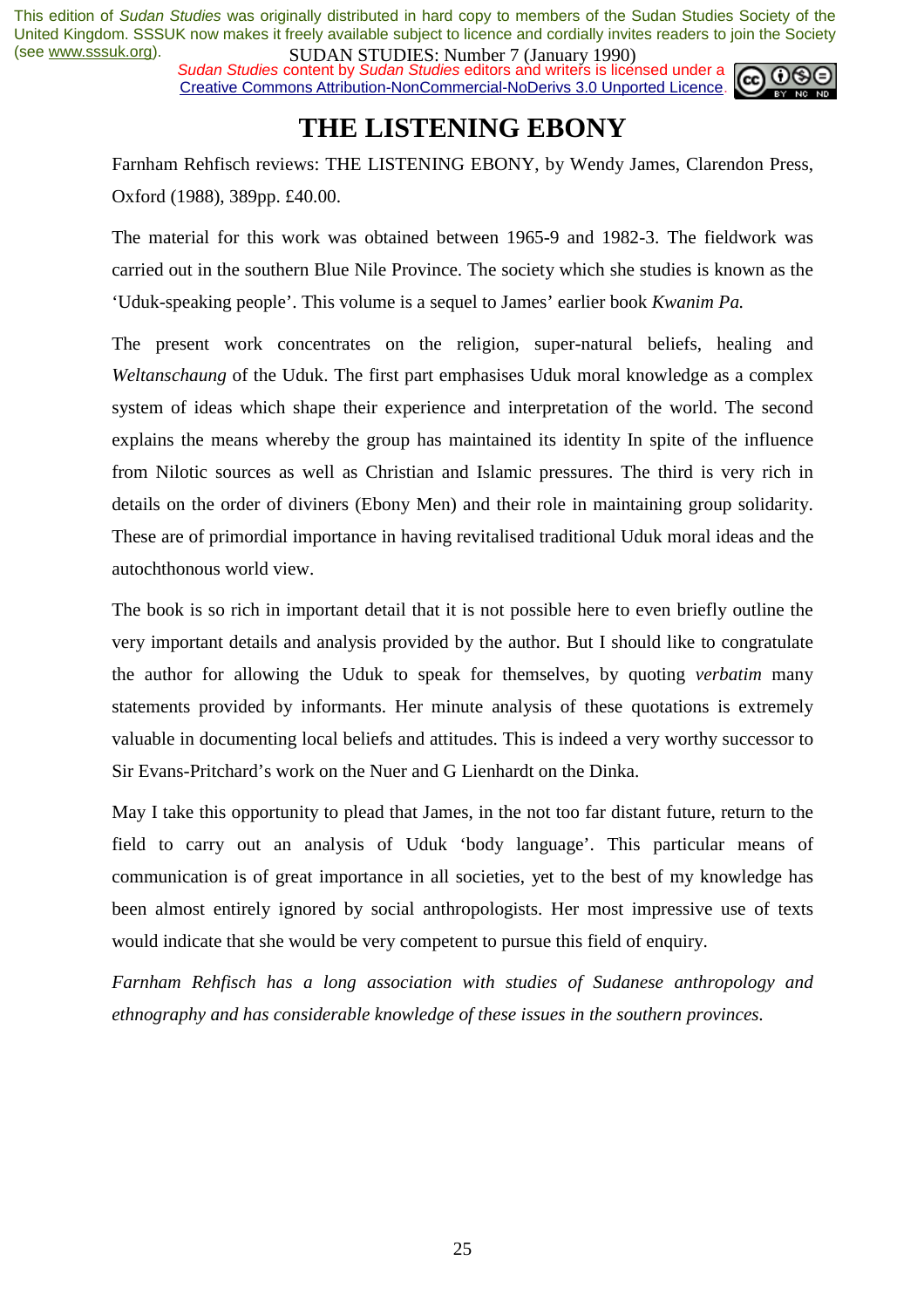*Sudan Studies* content by *Sudan Studies* editors and writers is licensed under a Creative Commons Attribution-NonCommercial-NoDerivs 3.0 Unported Licence.



# **RIDING THE DESERT TRAIL**

Iain Marshall reviews: RIDING THE DESERT TRAIL (By bicycle to the source of the Nile), by Bettina Selby. Sphere Books (Penguin), London (1989).

This competently written account of the author's bicycle trek from the Nile Delta to the river's source at Lake Victoria in Uganda, presents a very typical traveller's log. In one sense it is a book of impressions gathered at speed, which barely scrapes the surface of its subject matter. Such a treatment is perhaps consistent with the transitory nature of the expedition undertaken by the author, but what she lacks in accuracy of detail, she makes up for in her sincere approach and sympathetic appreciation of the hardships endured by those who live in this region.

Just over half of the book covers time spent in Sudan and Bettina Selby dutifully records all the 'usual' things visitors encounter there. The friendliness of the people and their unstinting hospitality are present alongside the obstructiveness and apparent intransigence of Sudan's more fickle bureaucrats.

Opting to follow the Nile route from Wadi Haifa rather than strike out into open desert and slog her way to Abu Hamed along the railway track, the author loads her 18-speed, all-terrain bicycle into a *souk* lorry and enters Nubia through the 'Belly of the Stones'. Alighting from the lorry at an unnamed village (most probably Abri) she moves through Sudan by pedal power for the first time. At Dongola she boards the Nile steamer which carries her upstream to the rail-head town of Karma, after which she takes the train to Atbara, before mounting the saddle once again. Inevitably her momentum is arrested when she comes up against barricades of paper work in Khartoum but she is persistent, and manages to visit Renk, Nyala and gets through to Juba in a small plane piloted by an 'Indiana Jones' clone posing as an aid worker.

The most valuable part of the book is that which deals with the author's experiences in the tragic Southern Region of Sudan. Not only does she paint a haunting picture of local people striving to lead normal lives amidst famine and war; her stop-over in the South gives a rare insight into the life of Juba and the ex-patriot community in that blighted part of the world.

The good intentions of Bettina Selby cannot be doubted. Her respectful adherence to Sudanese dress codes, unlike the semi-naked trippers she meets on the Aswan-Halfa ferry, is the first indication of how receptive and open her attitude to her environment is going to be, and it sets the tone for the rest of the book.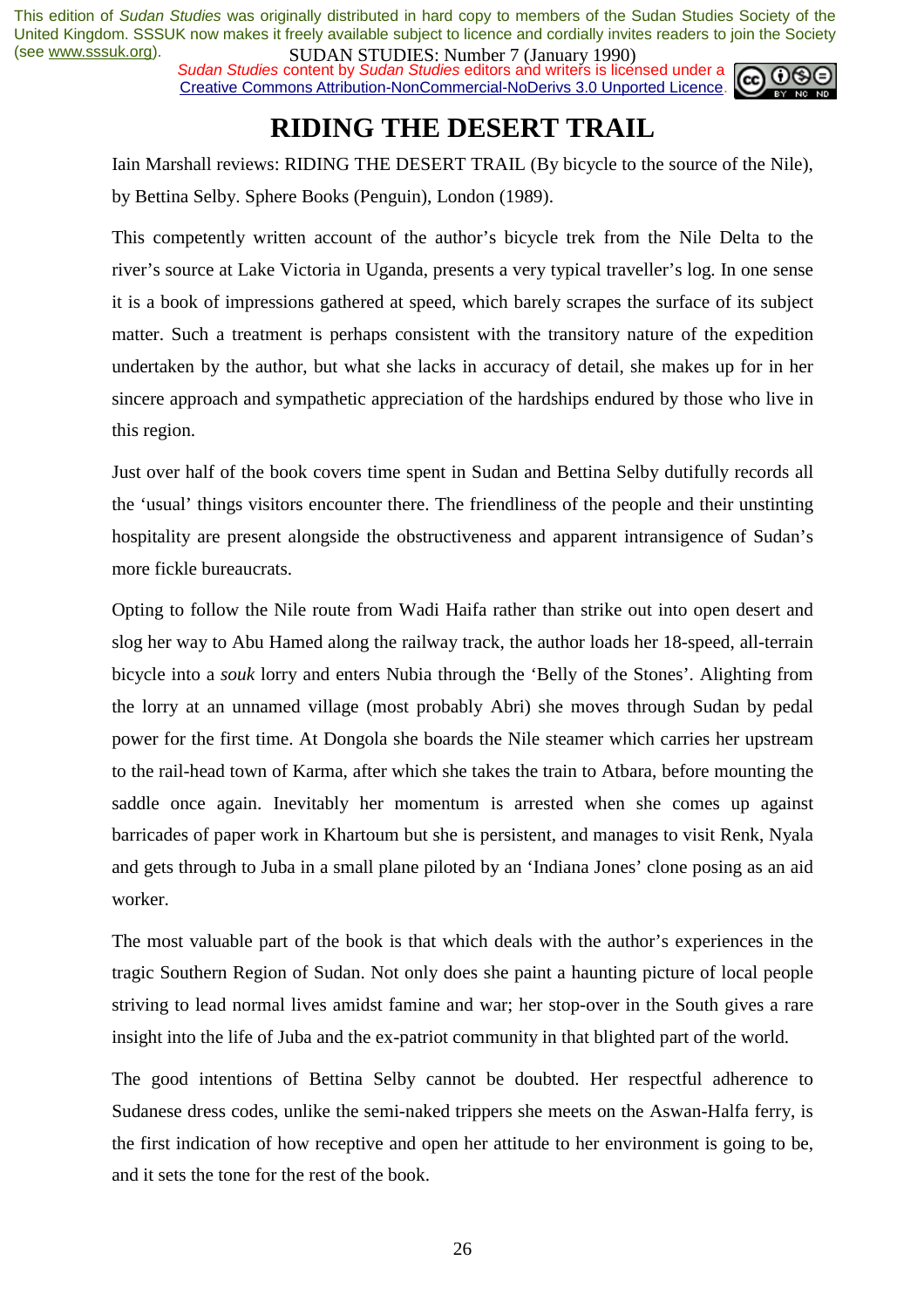**SUDAN STUDIES:** Number *1* (January 1770)<br>Sudan Studies content by Sudan Studies editors and writers is licensed under a **cc Cc** Creative Commons Attribution-NonCommercial-NoDerivs 3.0 Unported Licence.



Unfortunately many of her observations highlight the fact that she is taking everything in from her position on a 'moving platform', and although insignificant in themselves, the book's errors are irksome. Had she taken a little more trouble on the southward, Halfa-Dongola leg of her trip, she would have quickly discovered that the stretch of rocky desert, empty save for a single dead tree at its half way point, which she places after the village of Kerma, actually comes directly before that village; the place she was referring to being Fareig. Similarly, a stroll to the prow of the Nile steamer at some time during her three day cruise would have allowed her to quote with authority from the brass plaque there, that the vessel was built by Clyde Shipbuilders in Paisley, instead of simply guessing that the British had "undoubtedly built it". Anyone who's paid any attention to her "notorious packs of savage dogs" in Sudan knows that their notoriety stems from gross cowardice when confronted with nothing more threatening than a raised human hand. Bettina Selby's constant motion denies her the space to set these and other discrepancies to rights and it is tempting to suggest that the whole contrived venture was a pointless waste of energy. Rather, suffice it to say that the author's admirable conduct in Sudan is an example which future travellers would do well to copy. Her courage must be saluted, not least because she does not bask in selfsatisfaction at her own achievement, but the flimsiness of this well- intentioned work must call into question the validity of the 'short and sweet' school of travel writing.

*Iain Marshall used to teach in Northern Sudan and has written about his own travel experiences, including elsewhere in this volume (Number 7 pp 12-15)*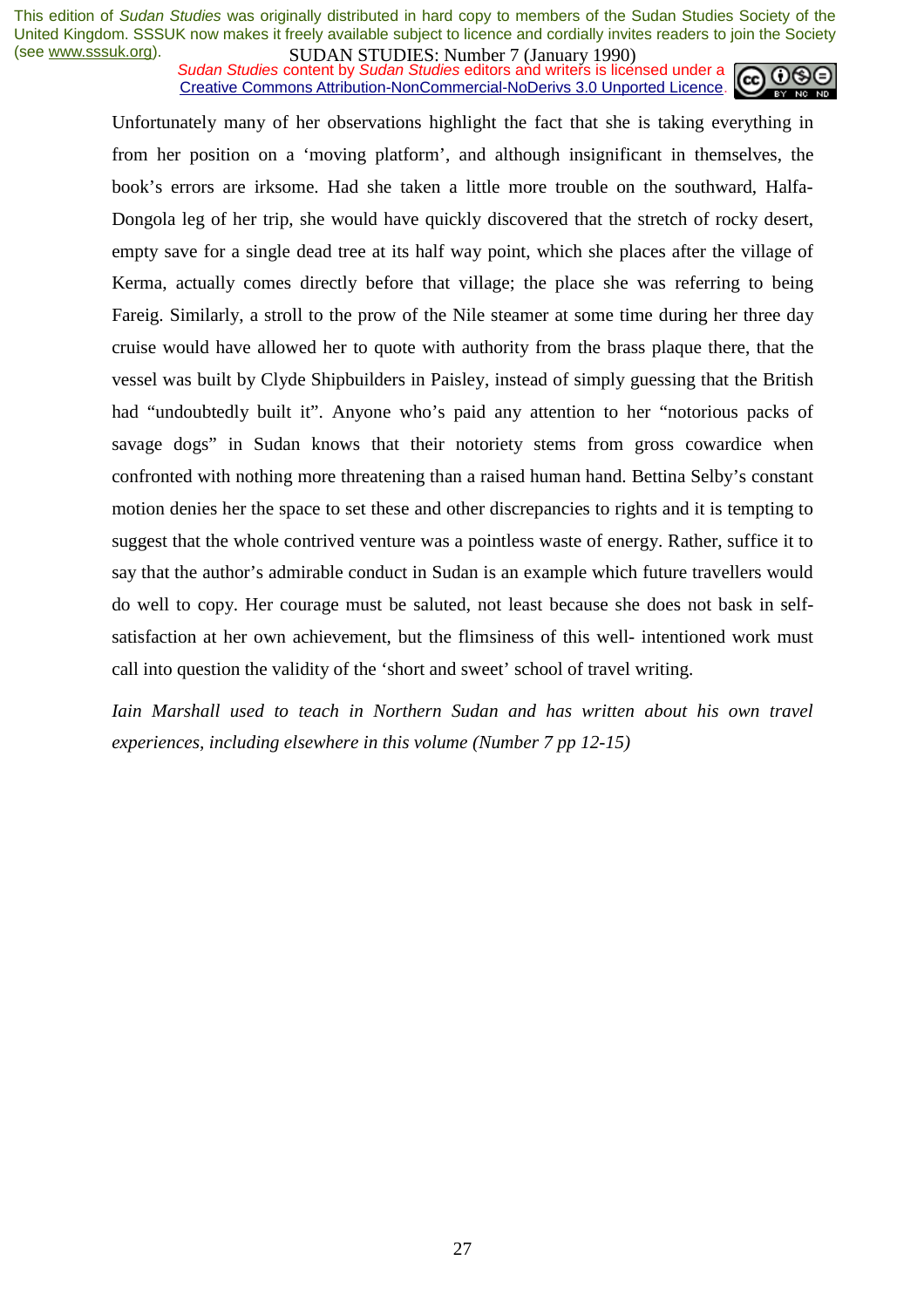**SUDAN STUDIES**: Number *I* (January 1770)<br>Sudan Studies content by Sudan Studies editors and writers is licensed under a Creative Commons Attribution-NonCommercial-NoDerivs 3.0 Unported Licence.



# **LIBYA, CHAD AND THE CENTRAL SAHARA**

Peter Woodward reviews: LIBYA, CHAD AND THE CENTRAL SAHARA, by John Wright, Hurst & Co., London (1989), £23.00.

To most modern readers the Involvement of Libya in Chad seems bizarre and unlikely, explained mainly by the maverick unpredictability of Moammar Gadafi. While in terms of contemporary international politics there may be much in such a view, a judgement of this kind should not be based on the implied depiction of the vast Sahara as a division which has kept central north Africa and central Sahel from significant contact with the past. This book is an historical overview that outlines these past links.

In a brief opening chapter John Wright considers the growth of the Saharan desert from more fertile days and points out that the pull of trade across the huge expanse is as old as time, especially with the importation of the Arabian camel into Africa. Murzak in Fezzan in particular was something of the Clapham Junction of the trans-Saharan trade routes in ancient times. The second chapter moves on to a discussion of the emergence of desert communities, in particular the Moors, the Tuareg and the Tebu, of which the latter are the most mysterious and most central to the desert, between contemporary Chad and Libya, with their heartland in the remote Tibesti massif. The Tebu were amongst the world's most natural anarchists. They roamed over a vast area dominating the central Sahara and forming a tenuous but lasting bridge between the Mediterranean and Sahel for the last thousand years or so: and their descendants are prominent among modern actors in the recent dramas played out in Chad.

From the Tebu the book moves on to examine the impact of Islam. The early success of the Arab invasion of north Africa, coupled with the existence of the trans-Saharan trading ties, especially by this time in slaves, ensured that the new religion would be carried across as well. The Middle Ages were too the period of the rise and fall of Sudanic states in the Sahel, regulating trade and also adopting the new high culture. In particular Kanem was to emerge as the southern end of a significant trade route with Tripoli; and Kanem was followed by the rise of Bornu in the fifteenth and sixteenth centuries. However, by the nineteenth century the world was changing with the penetration of Europe into Africa from both north and south of the Sahara. In addition to exploration and commerce there was to become in the end even political ambitions; and while these were less directly focussed on the Sahara than almost anywhere else on the continent, that too finally fell prey to the final act of imperial penetration, the European division of Africa into colonies. But also during the century the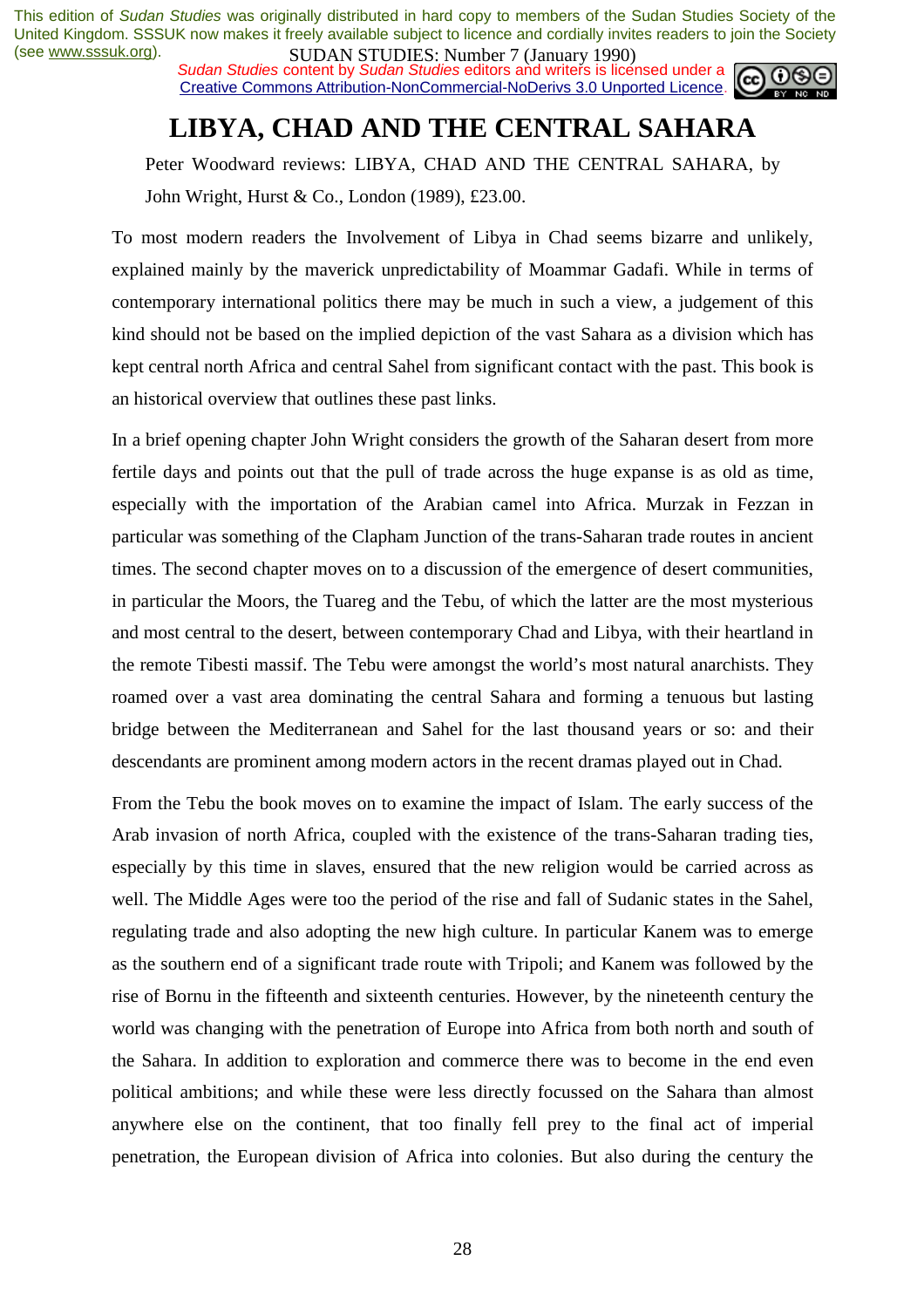**SUDAN STUDIES. NUTTER / Gangary 1770)**<br>Sudan Studies content by Sudan Studies editors and writers is licensed under a Creative Commons Attribution-NonCommercial-NoDerivs 3.0 Unported Licence.



Arab people of Awlad Slaiman, a tribe of warrior adventurers, spread a growing influence south from Libya across into central Chad a direction of movement contributing to the establishment of a minority Arab presence in Chad.

More constructive and significant though was the spread southward of the influence of the Sanusi *sufi* brotherhood, led by the Grand Sanusi. The Sanusi were to dominate the eastern Sahara spreading their influence into Sudan as well as straddling Libya and Chad, and complementing spiritually the trading and religious penetration which was even more skewed to the benefit of the north and the exploitation of the south. Imperialism was to mean first Ottoman suzerainty in Libya and France in Chad (more in 'Chad utile' than the 'Beau Geste' territory of the north); while later the Italians were to invade and brutally suppress Libya as part of the acquisition of *Mare nostrum.* The two later colonial powers also created the problem of the Aouzou strip by their tentative but unratified treaty of 1935.

The whole book thus far presages the post- independence period described in the final chapter, 'Libya in Chad'. For Libyans to look south across the Sahara and covet the beneficial links that could be established there was not something new but historic. True the actual twists and turns of Gadafi's policies in Chad were new, but the sphere of activity was not. Thus Libya became involved in Chad first in supporting the revolt of the north which brought the men of the desert to power in Ndjamena in 1979 and then intervening even more directly to back one faction. Goukouni Oueddei's against Hussein Habre's. In the end, with Egyptian, Sudanese and American support Habre was triumphant and in 1987 inflicted humiliating defeat on Libyan forces in northern Chad. Since that time the two sides are supposed to have been pursuing peace, but whether it will succeed is an open question. And as John Wright concludes, the people of Chad and Libya have a long history of intimate connections which extend well beyond just being neighbouring states separated by the world's greatest desert.

*Peter Woodward is Lecturer in Politics at Reading University, is the Editor of African Affairs and is the Deputy Chairman of SSSUK*.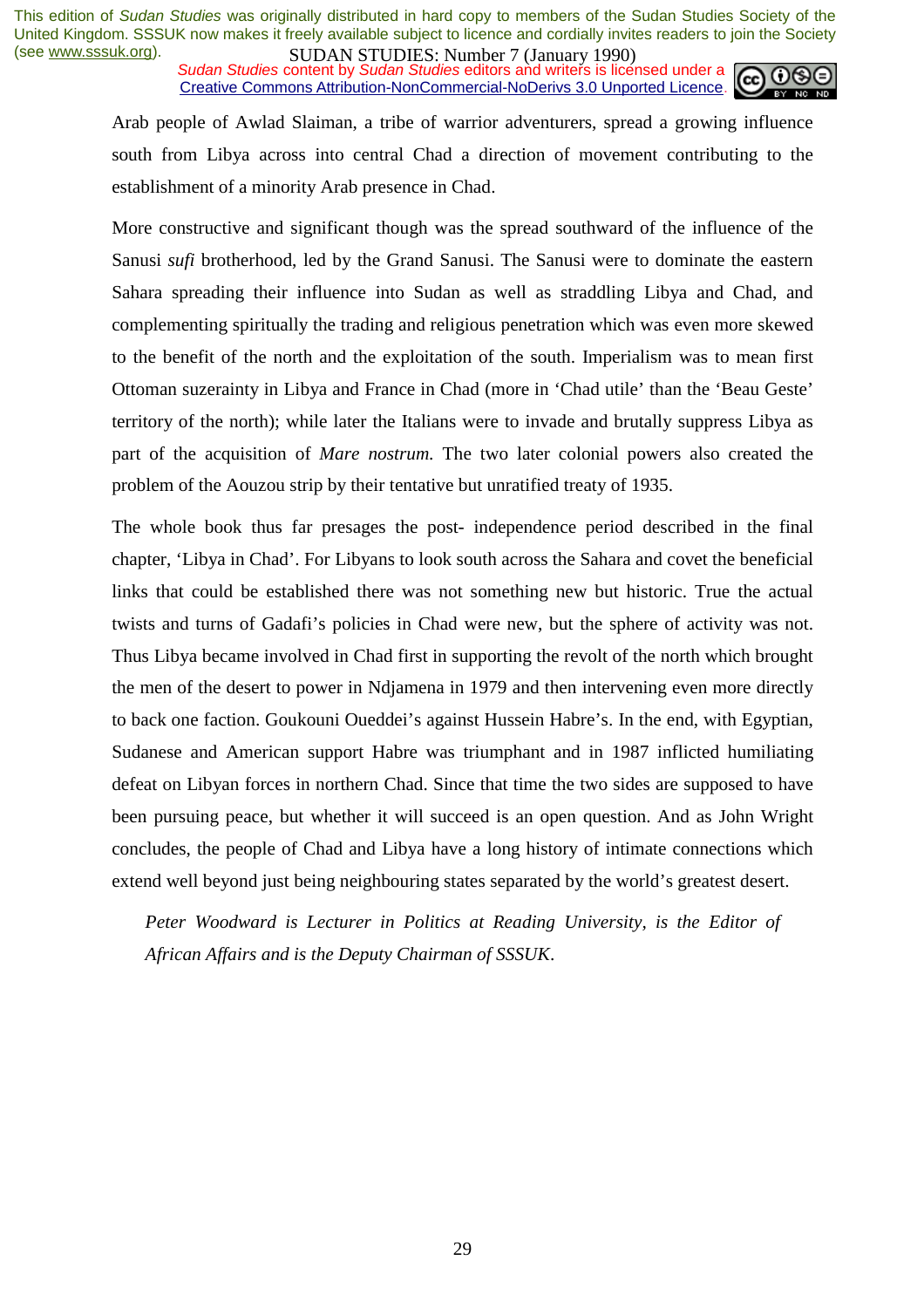**SUDAN STUDES:** Number 7 (January 1779)<br>Sudan Studies content by Sudan Studies editors and writers is licensed under a Creative Commons Attribution-NonCommercial-NoDerivs 3.0 Unported Licence.



# **RECENT PUBLICATIONS**

Al-Shahi, A. (1988), 'Northern Sudanese Perceptions of the Nubian Christian Legacy', in James, W. and Johnson, D.H. (eds.), *Vernacular Christianity. Essays in the Social Anthropology of Religion Presented to Godfrey Lienhardt,* (JASO, Oxford), pp.31-9.

Anon' (1988), 'Omdurman Tras La Sombre Del Mahdi', *Armas Y Municiones,* Vol.23, pp.28- 32.

'Anon' (1989), '(Sudan) Getting There', *The Economist,* (May), pp.82-4.

'Anon' (1989), 'The June Coup d'etat: Fifty Days On', *Africa Watch,* (22 August), 6pp.

'Anon' (1989), 'Sudan: Destruction of the Independent Secular Judiciary; Military Government Clamps Down on Press Freedom', *Africa Watch,* (25 September), 4pp.

'Anon' (1989), 'Political Detainees in Sudan', *Africa Watch,* (24 October), 7pp.

Bell, G.W. (1989), *An Imperial Twilight,* (Lester Crook), 288pp.

Deng, F.M. (1988), 'Dinka Response to Christianity: The Pursuit of Well-being in a Developing Society', in James, W. and Johnson, D.H. (eds.), *Vernacular Christianity. Essays in the Social Anthropology of Religion Presented to Godfrey Lienhardt, (JASO, Oxford), pp.* 157-69

Gresh, A. (1989), 'The Free Officers and the Comrades: The Sudanese Communist Party and Nimeiri Face-to-Face, 1969-71', *International Journal of Middle* Eastern *Studies,* Vol. 21, pp. 393-409

Hansohm, D. and Wohlmuth, K. (1988), 'East-South and South-South Cooperation: The Case of the Sudan', in Dobozi, I. (ed.), *Politics and Economics of East—South Relations~* (EADI, Tilburg), pp.271-99.

Howell, P, Lock, M and Cobb, S. (eds.) (1988), *The Jonglei Canal: Impact and Opportunity,*  (Cambridge University Press), 537pp.

Hulme, N. (1989), 'Is Environmental Degradation Causing Drought in the Sahel? An Assessment from Recent Empirical Research', *Geography,* pp.38-46.

Hutchinson, S. (1988), *The Nuer in Crisis: Coping with Money, War and the State, Unpub.* Ph.D. Thesis, (University of Chicago).

James, W. (1988), 'Uduk Faith in a Five-note Scale: Mission, Music and the Spread of the Gospel', in James, W. and Johnson, D.H. (eds.), *Vernacular Christianity. Essays in the Social Anthropology of Religion Presented to Godfrey Lienhardt,* (JASO, Oxford), pp. 131-45

James, W. and Johnson, D.H. (eds.) (1988), *Vernacular Christianity.* Essays on *the Social Anthropology of Religion Presented to Godfrey Lienhardt,* JASO Occasional Papers No.7. (JASO/Lilian Barber Press, Oxford/New York), 196pp.

Johnson, D.H. (1986), 'The Historical Approach to the Study of Societies and their Environment in the Eastern Upper Nile Plains', *Cahiers d'etudes Africaines,* Vol.26, pp.131- 44.

Johnson, D,H. (1988), 'Sudanese Military Slavery from the Eighteenth to the Twentieth Century', in Archer, L. (ed), *Slavery and Other Forms of Unfree Labour,* (Routledge, London), pp.142-56.

Johnson, D.H. (1989), 'The Structure of a Legacy: Military Slavery in Northeast Africa', *Ethnohistory,* Vol.36, pp. 72-88.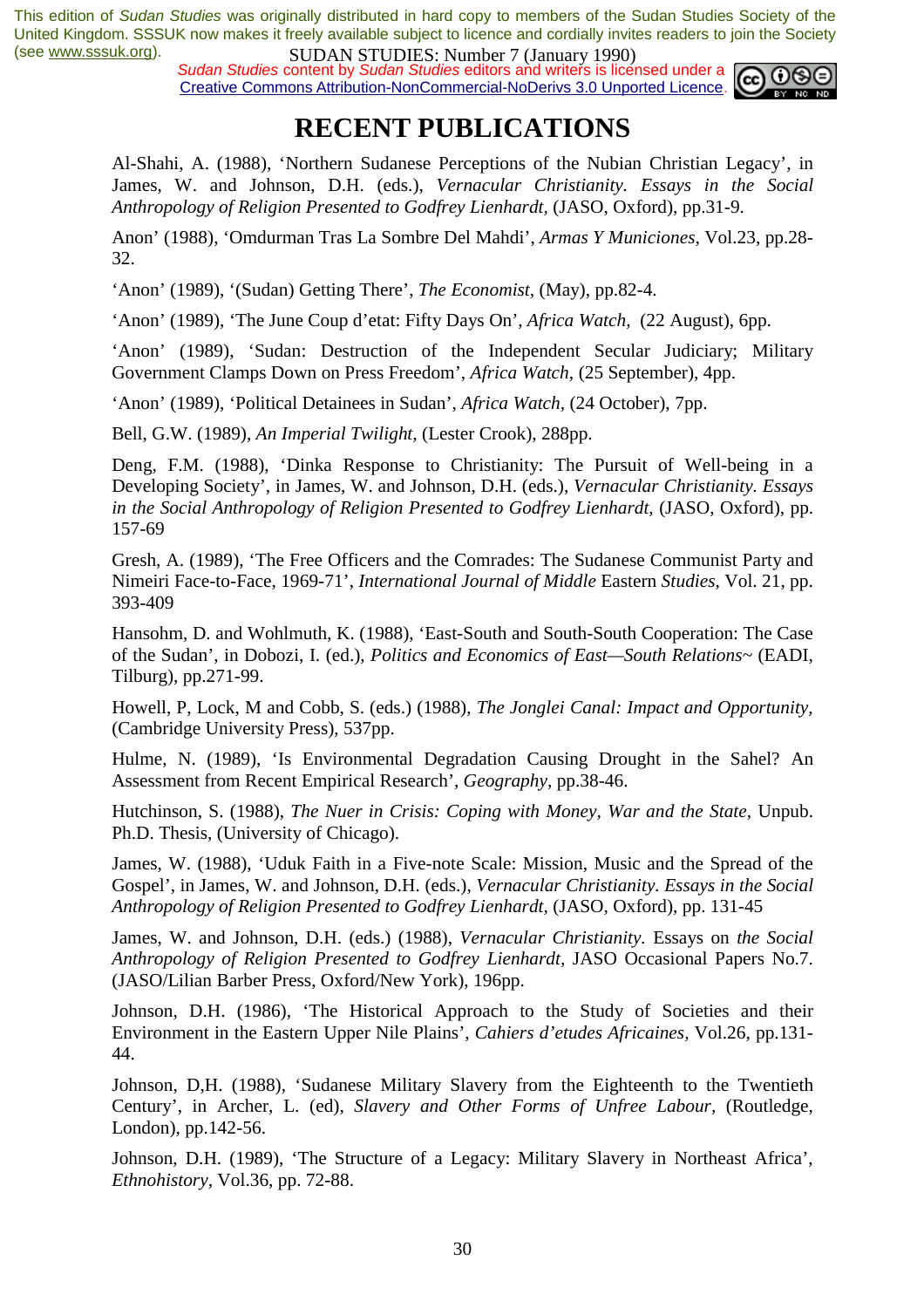**SUDAN STUDIES**: Number *I* (January 1770)<br>Sudan Studies content by Sudan Studies editors and writers is licensed under a Creative Commons Attribution-NonCommercial-NoDerivs 3.0 Unported Licence.



Johnson, D.H. (1989), 'Enforcing Separate Identities in the Southern Sudan: The Case of the Nilotes of the Upper Nile', in Chrètien, J.P. and Prunier, G. (eds.), *Las Ethnies ont une Histoire,* (Karthala, Paris), pp.234-45

Kameir, El W.M. (1988), *The Political economy of Labour Migration in the Sudan: A* 

*Comparative Case Study of Migrant Workers in* an *Urban Situation,* (Institut fur

Afrika-Kunde, Hamburg), 127pp.

Lavergne, M. (1989), 'L'économie Soudanaise on Désarroi', *Monde Arabe (Maghreb),*  Vol.124, pp.41-61

Lavergne, M. (1989), *Le Soudan Contemporain: De L'Invasion Turco-Égyptienne à la Rébellion Africaine (1821-89),* (Karthala, Paris), 638pp.

Prunier, G. (1989), 'Las Partis Politiques Soudanais (Africaines) Depuis La Chute de Nimeiry', *Monda Arabe (Maghreb)* Vol.124, pp. 18-40.

Selby, B. (1989), *Riding the Desert Trail (by Bicycle to the Source of the Nile),*  (Sphere/Penguin).

Smith, I. and Ama, MT. (undated), *A Dictionary of Juba Arabic and Englis* (no publisher stated).

Trilsbach, A. (1989), 'It Never Rains Unless it Pours: A Personal Diary of the 1988 Rain and Flood Disaster in Sudan', *Durham (Adversity Geographical Society Journal,* Vol.29, pp. 19- 24.

Trilsbach, A. (1989), 'The Indirect Effects of Famine on Population: Case Studies From the Republic of the Sudan', in Clarke, J., Curson, P., Kayastha, S.L. and Nag, P. (eds.), *Population and Disaster,* (Blackwell, Oxford), pp.128-36,

Wohlmuth, K. (1989), 'Sudan's Industrialisation after Independence: A Case of Africa's Crisis of Industrialisation', in Islam, N. (ed.), *The Balance Between Industry and Agriculture in Economic Development,* Proceedings of the Eighth World Congress of the International Economic Association, (MacMillan, Basingstoke and New Delhi), pp.357-79.

Wohlmuth, K. (ed.) (1989), *Structural Adjustment in the World Economy and East-West-South Economic Cooperation,* Institute for World Economics and International Management (University of Bremen).